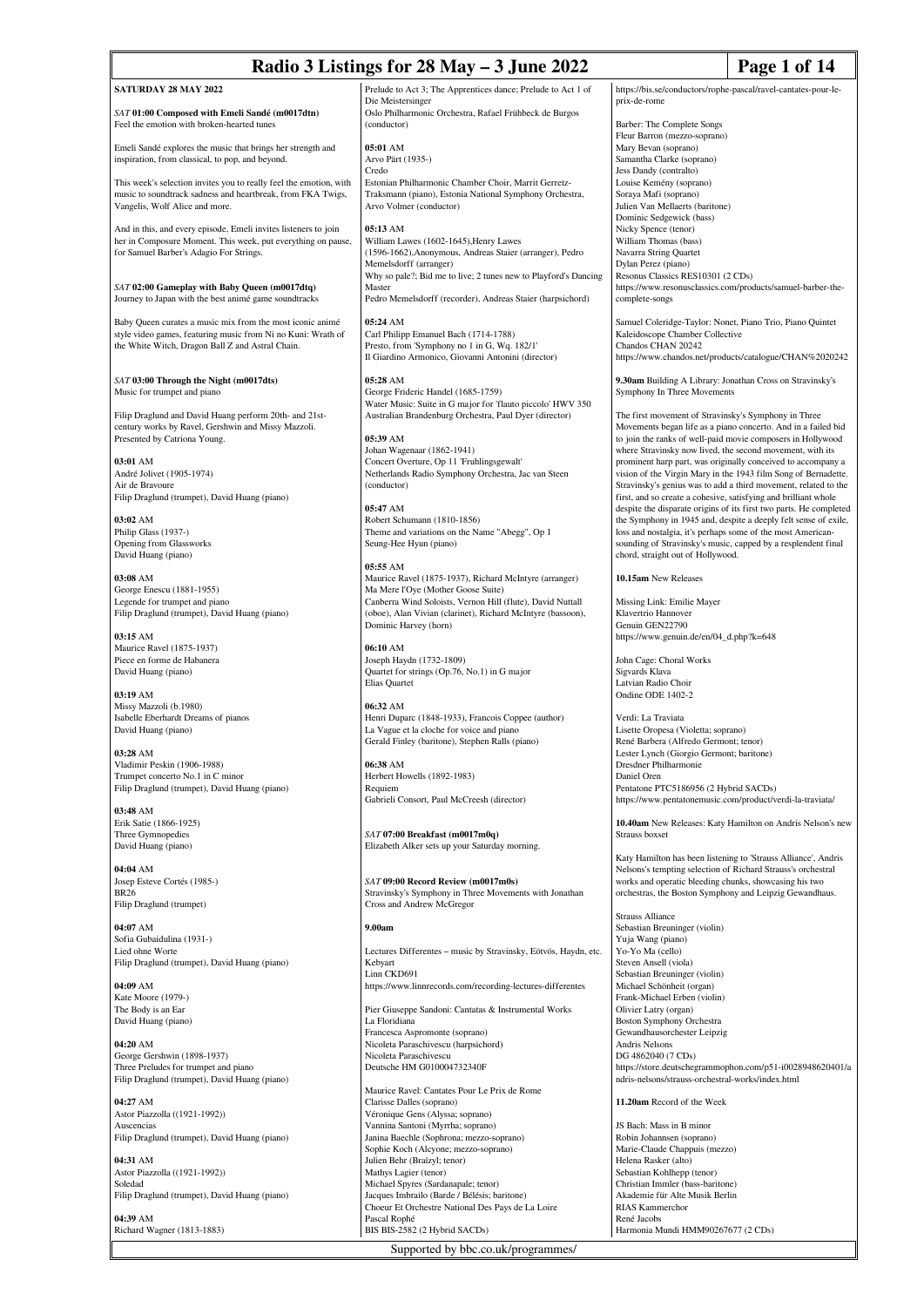| Radio 3 Listings for 28 May - 3 June 2022<br>Page 2 of 14                                                                         |                                                                                                                                 |                                                                                                                        |                                                                                                                                         |  |
|-----------------------------------------------------------------------------------------------------------------------------------|---------------------------------------------------------------------------------------------------------------------------------|------------------------------------------------------------------------------------------------------------------------|-----------------------------------------------------------------------------------------------------------------------------------------|--|
| https://store.harmoniamundi.com/format/1034702-bach-mass-                                                                         | 09 00:25:07 Arnold Bax                                                                                                          | Gawain  Leigh Melrose (baritone)                                                                                       |                                                                                                                                         |  |
| in-b-minor-bwv-232                                                                                                                | Tintagel                                                                                                                        | The Green Knight  John Tomlinson (bass)                                                                                |                                                                                                                                         |  |
|                                                                                                                                   | Orchestra: London Philharmonic Orchestra<br>Conductor: Osmo Vänskä                                                              | Morgan Le Fay  Laura Aikin (soprano)<br>Lady de Hautdesert  Jennifer Johnston (mezzo)                                  |                                                                                                                                         |  |
| SAT 11:45 Music Matters (m0017m0v)                                                                                                | Duration 00:03:15                                                                                                               | King Arthur  Jeffrey Lloyd-Roberts (tenor)                                                                             |                                                                                                                                         |  |
| Freddie De Tommaso, Andre J Thomas                                                                                                |                                                                                                                                 | A Fool  John Graham-Hall (tenor)                                                                                       |                                                                                                                                         |  |
| Tom Service meets the British Italian tenor Freddie De                                                                            | 10 00:28:37 Trad.<br>Esta Muntanya                                                                                              | Guinevere  Rachel Nicholls (soprano)<br>Bishop Baldwin  William Towers (countertenor)                                  |                                                                                                                                         |  |
| Tommaso ahead of his starring role in Madame Butterfly at the                                                                     | Performer: Calie Hough                                                                                                          | Agravain  Ivan Ludlow (baritone)                                                                                       |                                                                                                                                         |  |
| Royal Opera House. Conductor André J Thomas, who has just                                                                         | Music Arranger: Joglaresa                                                                                                       | Ywain  Robert Anthony Gardiner (tenor)                                                                                 |                                                                                                                                         |  |
| been announced as LSO Associate Artist, tells Tom about his<br>life in choral music and his project to unite the voices of gospel | Duration 00:00:40                                                                                                               | <b>BBC</b> Singers<br><b>BBC</b> Symphony Orchestra                                                                    |                                                                                                                                         |  |
| and community choirs from across London.                                                                                          |                                                                                                                                 | Martyn Brabbins conductor                                                                                              |                                                                                                                                         |  |
| There's also a report on the innovative music programme to                                                                        | $SAT$ 13:00 Inside Music (m0017m0x)<br>Accordionist Ksenija Sidorova with powerful melodies and                                 | Andrew Griffiths conductor                                                                                             |                                                                                                                                         |  |
| help rehabilitate inmates at Karachi Central Jail in Pakistan, and                                                                | musical embraces                                                                                                                |                                                                                                                        | Birtwistle's iconic opera of the 1990s dramatizes the mysterious                                                                        |  |
| news of a project taking music into schools in Bristol.                                                                           |                                                                                                                                 | Arthurian legend of Sir Gawain and the Green Knight with                                                               |                                                                                                                                         |  |
|                                                                                                                                   | Classical accordionist Ksenija Sidorova shares a tranquil choral<br>piece to accompany us through hard times, and the Signum    |                                                                                                                        | sombre, often shattering, power. He and librettist David Harsent<br>cast the story in two cyclical acts, emphasising the ritual aspects |  |
| SAT 12:30 This Classical Life (m000jn5s)                                                                                          | Saxophone Quartet play what Ksenija thinks could be the best                                                                    |                                                                                                                        | of the epic saga, and lending it hieratic force. The part of the                                                                        |  |
| Jess Gillam with Elsa Bradley                                                                                                     | version of a track from Star Wars.                                                                                              | Green Knight was modelled on the range of Wotan, and is                                                                |                                                                                                                                         |  |
| Jess Gillam and percussionist Elsa Bradley chat about the music                                                                   | She also finds some perfect musical pairings - from the unusual                                                                 | is really controlling events? A rare opportunity to hear this                                                          | pitted against the baritone Gawain. But is it Morgan Le Fay who                                                                         |  |
| they love. Featuring the drama of Mozart's Requiem in D                                                                           | combination of mandolin and piano in a track by Omer Avital,                                                                    | striking modern classic, from an orchestra, chorus and                                                                 |                                                                                                                                         |  |
| minor, Eugen Cicero injecting some caffeine into CPE Bach's                                                                       | to the transportive sonorities of accordion combined with                                                                       | conductor steeped in Birtwistle's music. And Sir John                                                                  |                                                                                                                                         |  |
| Solfeggio, Arnold Bax's majestic symphonic poem Tintagel.<br>Plus Elsa goes wild in a field, or maybe just her kitchen, to the    | electronic music, and a conductor whose connection with his<br>orchestra shines through a symphony by Tchaikovsky.              |                                                                                                                        | Tomlinson reprises the role he created, and he alone has sung.                                                                          |  |
| Warsaw Village Band, and we have a miniature moment of                                                                            |                                                                                                                                 |                                                                                                                        |                                                                                                                                         |  |
| calm from Isobel Waller-Bridge.                                                                                                   | Plus, a harp piece by Lavinia Meijer which is the perfect                                                                       | SAT 22:00 New Music Show (m0017m17)                                                                                    |                                                                                                                                         |  |
| Playlist:                                                                                                                         | lullaby                                                                                                                         |                                                                                                                        | Kate Molleson with specially recorded performances including<br>Amber Priestly's For Jocelyn Bell Burnell - a BBC commission            |  |
|                                                                                                                                   | A series in which each week a musician explores a selection of                                                                  |                                                                                                                        | which was premiered by the BBC Scottish Symphony Orchestra                                                                              |  |
| Mozart - Requiem in D minor K.626; Kyrie + Dies irae                                                                              | music - from the inside.                                                                                                        |                                                                                                                        | and Ilan Volkov at the recent Tectonics Festival in Glasgow.                                                                            |  |
| (English Baroque Soloists, Monteverdi Choir, John Eliot<br>Gardiner)                                                              | A Tandem Production for BBC Radio 3                                                                                             |                                                                                                                        | Kate marks the centenary of Iannis Xenakis with a performance<br>of his work for harpsichord and chamber orchestra, A l'île de          |  |
| Steve Reich - Tehillim: I. Psalm 19:2-5 (Alarm Will Sound)                                                                        |                                                                                                                                 |                                                                                                                        | Gorée, given by Gośka Isphording and the Riot Ensemble with                                                                             |  |
| Eugen Cicero - Solfeggio in C minor by C.P.E. Bach (Wq 117<br>No. 2, H220)                                                        | SAT 15:00 Sound of Cinema (m0017m0z)                                                                                            | conductor, Toby Thatcher. Paul Hillier's Theatre of Voices                                                             | perform David Lang's The Little Match Girl Passion, which sets                                                                          |  |
| La Boheme; Act 1 'Si Mi chiamano Mimi' (Renata Tebaldi,                                                                           | Wings                                                                                                                           |                                                                                                                        | Hans Christian Andersen's story, The Little Match Girl, in the                                                                          |  |
| Orchestra Of The Accademia Di Santa Cecilia)                                                                                      |                                                                                                                                 |                                                                                                                        | format of Bach's Saint Matthew Passion. There are new releases                                                                          |  |
| Isobel Waller-Bridge - September<br>Warsaw Village Band - Musicians Are a Playin                                                  | With the arrival of the much anticipated sequel to Top Gun'<br>with us, Matthew turns his thoughts to film music that explores  |                                                                                                                        | by the Norwegian improvising trio, Mokus and the Berlin-based<br>guitarist, Julia Reidy. This week's look back at a decade of New       |  |
| Louis Armstrong - We have all the time in the world                                                                               | our skyborne aspirations. As well as a cue from the new score                                                                   |                                                                                                                        | Music Biennial pieces is Jason Yarde's Skip, Dash, Flow from                                                                            |  |
| Bax - Tintagel (London Philharmonic Orchestra, Osmo<br>Vanska)                                                                    | for 'Top Gun Maverick' by Lorne Balfe and Hans Zimmer, the<br>programme features music from 'Birdman', 'Carnival Row',          | 2012. And, as we celebrate the Platinum Jubilee this week,<br>Gerald Barry talks about the power of hymns, anthems and |                                                                                                                                         |  |
|                                                                                                                                   | "Hook', 'Captain Marvel', 'Avatar', Danny Elfman's score for                                                                    |                                                                                                                        | mass singing as well as his settings of Rule Britannia and God                                                                          |  |
| 01 00:00:32 Darius Milhaud                                                                                                        | 'Dumbo', 'E.T - the Extra-Terrestrial', 'The Aeronauts', 'The                                                                   | save the Queen.                                                                                                        |                                                                                                                                         |  |
| Brazileira from Scaramouche suite<br>Performer: Jess Gillam                                                                       | First Of The Few', 'Brewster McLeod', 'Amelia' and Justin<br>Hurwitz's 'First Man', the Classic Score of the Week is Franz      |                                                                                                                        |                                                                                                                                         |  |
| Performer: Andee Birkett                                                                                                          | Waxman's music for 'The Spirit of St Louis'.                                                                                    |                                                                                                                        |                                                                                                                                         |  |
| Performer: Zeynep Ozsuca-Rattle<br>Ensemble: Tippett Quartet                                                                      |                                                                                                                                 | <b>SUNDAY 29 MAY 2022</b>                                                                                              |                                                                                                                                         |  |
| Duration 00:02:34                                                                                                                 | $SAT 16:00$ Music Planet (m0017m11)                                                                                             | <b>SUN 00:00 Freeness (m0017m19)</b>                                                                                   |                                                                                                                                         |  |
|                                                                                                                                   | Adrian Quesada                                                                                                                  | <b>Meditative States</b>                                                                                               |                                                                                                                                         |  |
| 02 00:02:20 Wolfgang Amadeus Mozart<br>Requiem in D minor compl Süssmayr: Requiem aeternam,                                       | Lopa Kothari talks to US musician Adrian Quesada about his                                                                      |                                                                                                                        | Guitarist Tashi Dorji joined forces with drummer Susie Ibarra                                                                           |  |
| Kyrie eleison, Dies Irae                                                                                                          | new album 'Boleros Psicodélicos', his tribute to Latin America's                                                                |                                                                                                                        | back in 2019 for an exhibition exploring the life and teachings                                                                         |  |
| Conductor: Sir John Eliot Gardiner<br>Singer: Anne Sofie von Otter                                                                | psychedelic balada music, plus we have the best new releases<br>from across the globe and pay tribute to the late Shivkumar     | of 8th century Indian Buddhist master, Padmasambhava.                                                                  | Believed to have brought Buddhism to Tibet, his philosophies                                                                            |  |
| Singer: Barbara Bonney                                                                                                            | Sharma.                                                                                                                         |                                                                                                                        | included beliefs around self-transformation, impermanence,                                                                              |  |
| Singer: Hans Peter Blochwitz                                                                                                      |                                                                                                                                 | and the nonlinear nature of time. Here, the duo conjure                                                                |                                                                                                                                         |  |
| Singer: Willard White<br>Choir: Monteverdi Choir                                                                                  | SAT 17:00 J to Z (m0017m13)                                                                                                     | of dark and light.                                                                                                     | shapeshifting transmutations that stretch and evolve with shades                                                                        |  |
| Ensemble: English Baroque Soloists                                                                                                | Robert Glasper's inspirations, plus Zoe Rahman in session                                                                       |                                                                                                                        |                                                                                                                                         |  |
| Duration 00:08:46                                                                                                                 |                                                                                                                                 | New York-based pianist Lucian Ban, known for his work<br>blending Transylvanian folk music and European classical      |                                                                                                                                         |  |
| 03 00:05:56 Steve Reich                                                                                                           | Jumoké Fashola presents an interview with innovative pianist<br>and producer Robert Glasper. Over the past decade, Glasper's    |                                                                                                                        | music with improvisation, is back with his first unaccompanied                                                                          |  |
| Tehillim: I. Psalm 19:2-5                                                                                                         | blend of jazz, hip hop and R&B has become one of the most                                                                       |                                                                                                                        | solo album. Recorded in his native Transylvania in a grand hall                                                                         |  |
| Orchestra: Alarm Will Sound<br>Conductor: Alan Pierson                                                                            | influential sounds in jazz, spawning legions of imitators.<br>Moving freely between genres he has worked with jazz              | on a Bösendorfer piano, it's an offering of tonal quietude,                                                            | washing over in gentle waves, and a snapshot into his contention                                                                        |  |
| Duration 00:03:30                                                                                                                 | heavyweights such as Herbie Hancock and Esperanza Spalding,                                                                     | that "improvisation is just composition in real time".                                                                 |                                                                                                                                         |  |
|                                                                                                                                   | and rappers including Common and Kendrick Lamar, featuring                                                                      |                                                                                                                        |                                                                                                                                         |  |
| 04 00:09:28 Carl Philipp Emanuel Bach<br>Solfeggio in C minor (Arr. Eugen Cicero)                                                 | on Kendrick's landmark album 'To Pimp a Butterfly'. His own<br>'Black Radio' album series has featured Erykah Badu, Jill Scott  | Reid, guitarist Joe Morris, cornetist Taylor Ho Bynum and                                                              | Elsewhere, we dive into the subtle ferocity of cellist Tomeka                                                                           |  |
| Performer: Eugen Cicero                                                                                                           | and many others. Here he shares a selection of tracks that have                                                                 | exquisite vocal work from Kyoko Kitamura. A foursome                                                                   |                                                                                                                                         |  |
| Performer: Charly Antolini<br>Singer: Peter Witte                                                                                 | shaped his sound and reflects on the shared lineage of jazz and<br>hip hop.                                                     | playing with texture, pitch, and daring presence.                                                                      |                                                                                                                                         |  |
| Duration 00:03:19                                                                                                                 |                                                                                                                                 | Produced by Tej Adeleye                                                                                                |                                                                                                                                         |  |
|                                                                                                                                   | Also in the programme, creative UK pianist Zoe Rahman                                                                           | A Reduced Listening production for BBC Radio 3                                                                         |                                                                                                                                         |  |
| 05 00:12:54 Giacomo Puccini<br>La Boheme; Act 1 'Si Mi chiamano Mimi'                                                             | performs live in the J to Z studio. Originally a classically trained<br>musician, Rahman went on to study at Berklee College of |                                                                                                                        |                                                                                                                                         |  |
| Singer: Renata Tebaldi                                                                                                            | Music where she worked under the tutelage of Joanne                                                                             | SUN 01:00 Through the Night (m0017m1c)                                                                                 |                                                                                                                                         |  |
| Orchestra: Orchestra Of The Accademia Di Santa Cecilia<br>Duration 00:03:19                                                       | Brackeen. With English-Irish and Bengali heritage, she plays                                                                    | A Summer Prelude                                                                                                       |                                                                                                                                         |  |
|                                                                                                                                   | some brand new music that reflects her roots and her classical<br>beginnings. She's joined by Alec Dankworth on bass and Gene   | From Minneapolis, Osmo Vanska conducts the Minnesota                                                                   |                                                                                                                                         |  |
| 06 00:16:26 Isobel Waller-Bridge                                                                                                  | Calderazzo (Pharoah Sanders) on drums.                                                                                          | Orchestra in music by Coleridge-Taylor, Vanska and Weill.                                                              |                                                                                                                                         |  |
| September<br>Performer: Isobel Waller-Bridge                                                                                      | Produced by Thomas Rees for Somethin' Else                                                                                      | Jonathan Swain presents.                                                                                               |                                                                                                                                         |  |
| Duration 00:01:49                                                                                                                 |                                                                                                                                 | 01:01 AM                                                                                                               |                                                                                                                                         |  |
|                                                                                                                                   |                                                                                                                                 | Samuel Coleridge-Taylor (1875-1912)                                                                                    |                                                                                                                                         |  |
| 07 00:18:24 Kapela ze Wsi Warszawa<br>Musicians Are A-Playin (Grajo Gracyki)                                                      | SAT 18:30 Opera on 3 (m0017ml3)<br>Harrison Birtwistle - Gawain                                                                 | Nonet in F minor, op. 2<br>Minnesota Orchestra, Osmo Vänskä (conductor)                                                |                                                                                                                                         |  |
| Ensemble: Kapela ze Wsi Warszawa                                                                                                  |                                                                                                                                 |                                                                                                                        |                                                                                                                                         |  |
| Duration 00:03:29                                                                                                                 | Gawain, the epic opera by Sir Harrison Birtwistle, who died last<br>month. Sir John Tomlinson is the Green Knight and Leigh     | 01:30 AM<br>Osmo Vänskä (b.1953)                                                                                       |                                                                                                                                         |  |
| 08 00:21:55 Louis Armstrong (artist)                                                                                              | Melrose, Gawain. The BBC Symphony Orchestra and BBC                                                                             | Overture                                                                                                               |                                                                                                                                         |  |
| We Have All The Time In The World                                                                                                 | Singers are conducted by Martyn Brabbins. Presented by Tom                                                                      | Minnesota Orchestra, Osmo Vänskä (conductor)                                                                           |                                                                                                                                         |  |
| Performer: Louis Armstrong<br>Duration 00:03:04                                                                                   | Service.                                                                                                                        | 01:38 AM                                                                                                               |                                                                                                                                         |  |

f

**01:38** AM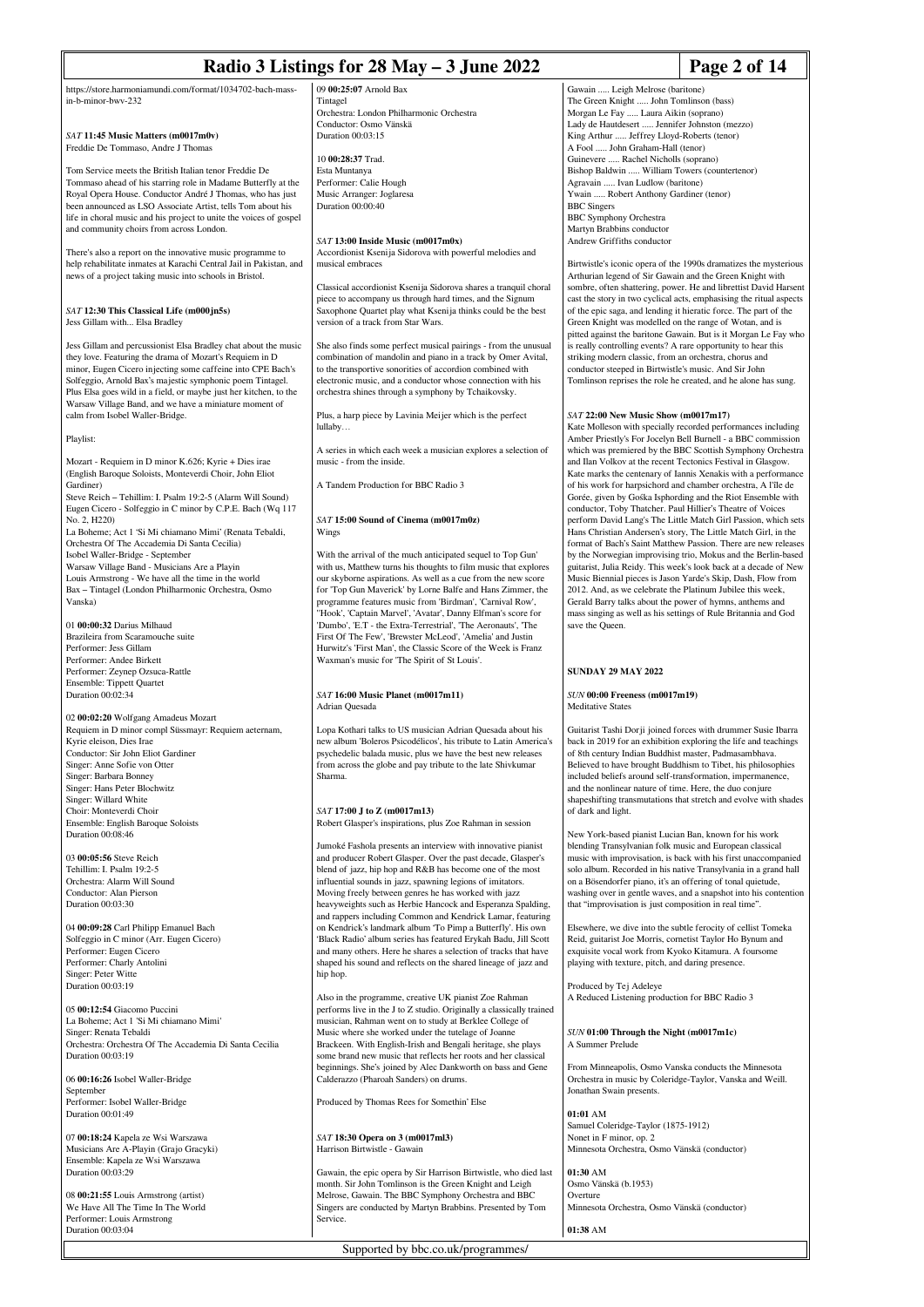## **Radio 3 Listings for 28 May – 3 June 2022** Page 3 of 14

Kurt Weill (1900-1950) Concerto for Violin and Winds, op. 12 Erin Keefe (violin), Minnesota Orchestra, Osmo Vänskä (conductor)

**02:05** AM César Franck (1822-1890) Piano Quintet in F minor Jørgen Larsen (piano), Skampa Quartet

**02:40** AM George Enescu (1881-1955) Isis - Symphonic Poem Romanian National Radio Choir, Romanian National Radio Orchestra, Camil Marinescu (conductor)

**03:01** AM Fernando Lopes-Graça (1906-1994) Cancoes regionais portuguesas (Op.39) (1943-88) Ricercare Chorus, Rodrigo Gomes (piano), Pedro Teixeira (conductor)

**03:44** AM Robert Schumann (1810-1856) Waldszenen - 9 pieces for piano, Op 82 Stefan Bojsten (piano)

**04:09** AM Wojciech Kilar (1931-2013) Little Overture (1955) National Polish Radio Symphony Orchestra, Stanislav Macura (conductor)

**04:16** AM George Frideric Handel (1685-1759) Sonata in G minor HWV 360 Bolette Roed (recorder), Allan Rasmussen (harpsichord)

**04:24** AM Franz Schubert (1797-1828), Friedrich Schiller (author) Der Alpenjager (D.588b) (Op 37 no 2) Christoph Pregardien (tenor), Andreas Staier (pianoforte)

**04:30** AM Toivo Kuula (1883-1918) Haamarssi (Wedding March) (Op.3b No.2) Eero Heinonen (piano)

**04:35** AM Joseph Haydn (1732-1809) 2 Marches for wind band Bratislavská komorná harmónia, Justus Pavlík (conductor)

**04:41** AM Sergey Rachmaninov (1873-1943) 2 pieces for cello & piano, Op 2 Monika Leskovar (cello), Ivana Švarc-Grenda (piano)

**04:50** AM Alessandro Scarlatti (1660-1725) Sonata no 3 in C minor for flute, 2 violins, cello and continuo Giovanni Antonini (flute), Il Giardino Armonico, Giovanni Antonini (director)

**05:01** AM Wouter Hutschenruyter (1796-1878) Ouverture voor Groot Orkest Dutch National Youth Wind Orchestra, Jan Cober (conductor)

**05:10** AM Fryderyk Chopin (1810-1849) Two Nocturnes, Op 32 Kevin Kenner (piano)

**05:19** AM Jan Sandström (b.1954) Surge, aquilo for 16 voices Erik Westberg Vocal Ensemble

**05:27** AM Paul Jeanjean (1874-1928) Prelude and Scherzo for bassoon and piano Bálint Mohai (bassoon), Monika Michel (piano)

**05:36** AM Henry Purcell (1659-1695) Sonata No 7 for 2 violins in E minor, Z796 Simon Standage (violin), Ensemble II Tempo

**05:44** AM Antoni Haczewski (C.18th/19th) Symphony in D major Polish Radio Symphony Orchestra, Andrzej Straszynski (conductor)

**05:53** AM Grzegorz Gerwazy Gorczycki (1665-1734) Missa Paschalis Barbara Janowska (soprano), Wanda Laddy (soprano), Robert Lawaty (counter tenor), Cezary Szyfman (baritone), Michal Straszewski (bass)

**06:08** AM Ludwig van Beethoven (1770 - 1827) 15 Variations & Fugue on an Original Theme in E flat, Op 35 'Eroica Variations' Anika Vavic (piano)

**06:33** AM Ottorino Respighi (1879-1936) Rossiniana - suite from Rossini's "Les riens" West Australian Symphony Orchestra, Jorge Mester (conductor)

*SUN* **07:00 Breakfast (m0017lqk)** Sunday - Martin Handley

Martin Handley presents Breakfast, including a Sounds of the Earth slow radio soundscape.

*SUN* **09:00 Sunday Morning (m0017lqm)** Sarah Walker with an energising musical mix

Sarah Walker chooses three hours of attractive and uplifting music to complement your morning.

An ostracised imp, a bringer of jollity and music for a contemplative video game all feature in Sarah's selection today. She also discovers two pieces that reveal quite different aspects of Cornwall, and plays movements from piano trios by Maurice Ravel and Fanny Mendelssohn.

And she features another of her favourite songs by Ralph Vaughan Williams as Sunday Morning joins in with Radio 3's celebration of the composer in his anniversary year.

A Tandem Production for BBC Radio 3

*SUN* **12:00 Private Passions (m0017lqp)** Jarvis Cocker

In a wide-ranging and engaging interview, musician Jarvis Cocker tells Michael Berkeley about the role classical music plays in his life and relationships.

Fortunately for the world of music Jarvis Cocker abandoned his early ambition to be an astronaut and instead, at the age of 14, had the idea of forming a band called Pulp during an Economics lesson at school in Sheffield. Some 15 years later, Pulp was one of the most successful bands in the world, with a string of witty, emotionally raw, and musically inventive hits rooted in the details of real life.

Since then, he has become a much-loved radio presenter with the long-running "Jarvis Cocker's Sunday Service" on BBC Six Music, and "Wireless Nights" on Radio 4. Amongst numerous other projects he has formed a new band, JARV IS…, and he has just published a memoir of his childhood and the early years of Pulp called Good Pop, Bad Pop.

Jarvis describes how, during a long period of convalescence after an accident, he transformed the way he wrote songs, realizing that the details of everyday life around him in Sheffield provided a goldmine of material. He tells Michael how he coped with fame when it eventually arrived in his thirties, and how he has never conquered his stage fright.

Jarvis chooses music by Schubert, Max Richter, Rachmaninoff, Eric Satie and Delius, all guaranteed to give him the 'tingle' factor. He talks about the power of particular vinyl records to bring back memories of his teenage years in Sheffield and of his son as he was growing up in Paris. And he talks movingly about the role Richter's music played in his relationship with his dying father who had been absent for most of Jarvis's life.

Producer: Jane Greenwood

*SUN* **13:00 Radio 3 Lunchtime Concert (m0017drl)** Catriona Morison - Sea Pictures

From Wigmore Hall: the mezzo-soprano Catriona Morison sings Brahms, Schumann and Elgar.

The Scottish-German mezzo is joined by the pianist Julius Drake in a recital of rich Romanticism; a perfect opportunity to relish the golden voice which earned her the title 2017 BBC Cardiff Singer of the World and a place on Radio 3's New Generation Artists scheme.

Presented by Hannah French.

Brahms: Dein blaues Auge hält so still Op. 59 No. 8 Brahms: Die Mainacht Op. 43 No. 2 Brahms: Mädchenlied Op. 107 No. 5

Supported by bbc.co.uk/programmes/

Brahms: Meine Liebe ist grün Op. 63 No. 5 R. Schumann: 6 Gedichte von N Lenau und Requiem Op. 90 Elgar: Sea Pictures Op. 37

Catriona Morison (mezzo-soprano) Julius Drake (piano)

*SUN* **14:00 The Early Music Show (m0008glk)** Thoinot Arbeau's Orchesographie

Choreographer and dance historian Darren Royston joins Lucie Skeaping to explore the 16th-century dancing manual, "Orchesographie", published in 1589 in Langres by a French cleric who went under the pseudonym of Thoinot Arbeau. The manual is in the form of a dialogue between Arbeau himself and a fictional pupil by the name of Capriol, and the dances and music therein became familiar all across Europe.

01 **00:03:50** Peter Warlock Capriol Suite: Tordion Orchestra: Royal Philharmonic Orchestra Duration 00:00:55

02 **00:06:18** Thoinot Arbeau Bransles des Chevaux Ensemble: Strada Duration 00:02:07

03 **00:09:40** Anonymous Pavane (Belle Qui Tiens Ma Vie) Music Arranger: Thoinot Arbeau Ensemble: K'antu Ensemble Duration 00:03:15

04 **00:15:16** Anon. Basse Danse - L'Annonciation Ensemble: Toronto Consort Duration 00:01:05

05 **00:18:17** Thoinot Arbeau Moresques Ensemble: Praetorius Consort Director: Christopher Ball Duration 00:01:02

06 **00:21:44** Thoinot Arbeau La Morisque Music Arranger: Sven Berger Ensemble: Convivium Musicum Gothenburgense Director: Sven Berger Duration 00:02:00

07 **00:24:44** Thoinot Arbeau Tordion

Ensemble: The Broadside Band Director: Jeremy Barlow Duration 00:00:53

08 **00:25:37** Thomas Morley Can Shee Excuse (The Earl Of Essex Galliard) Ensemble: Julian Bream Consort Duration 00:01:39

09 **00:27:16** Thoinot Arbeau Bransle de Malte Ensemble: La Compagnie Maitre Guillaume Duration 00:00:56

10 **00:28:12** Thoinot Arbeau Bransle de Champagne couppez Ensemble: The Broadside Band Director: Jeremy Barlow Duration 00:01:01

11 **00:30:00** Thoinot Arbeau Ding Dong Merrily / Bransle de L'Official Music Arranger: Belinda Sykes Ensemble: Joglaresa Duration 00:01:27

12 **00:31:43** Thoinot Arbeau Bransle d'Ecosse Ensemble: La Compagnie Maitre Guillaume Duration 00:00:47

13 **00:35:24** Thoinot Arbeau La Volta Ensemble: The New York Renaissance Band Duration 00:01:14

14 **00:36:40** Thoinot Arbeau Alman Ensemble: Praetorius Consort Director: Christopher Ball

Duration 00:00:42

15 **00:37:25** Thoinot Arbeau La Torche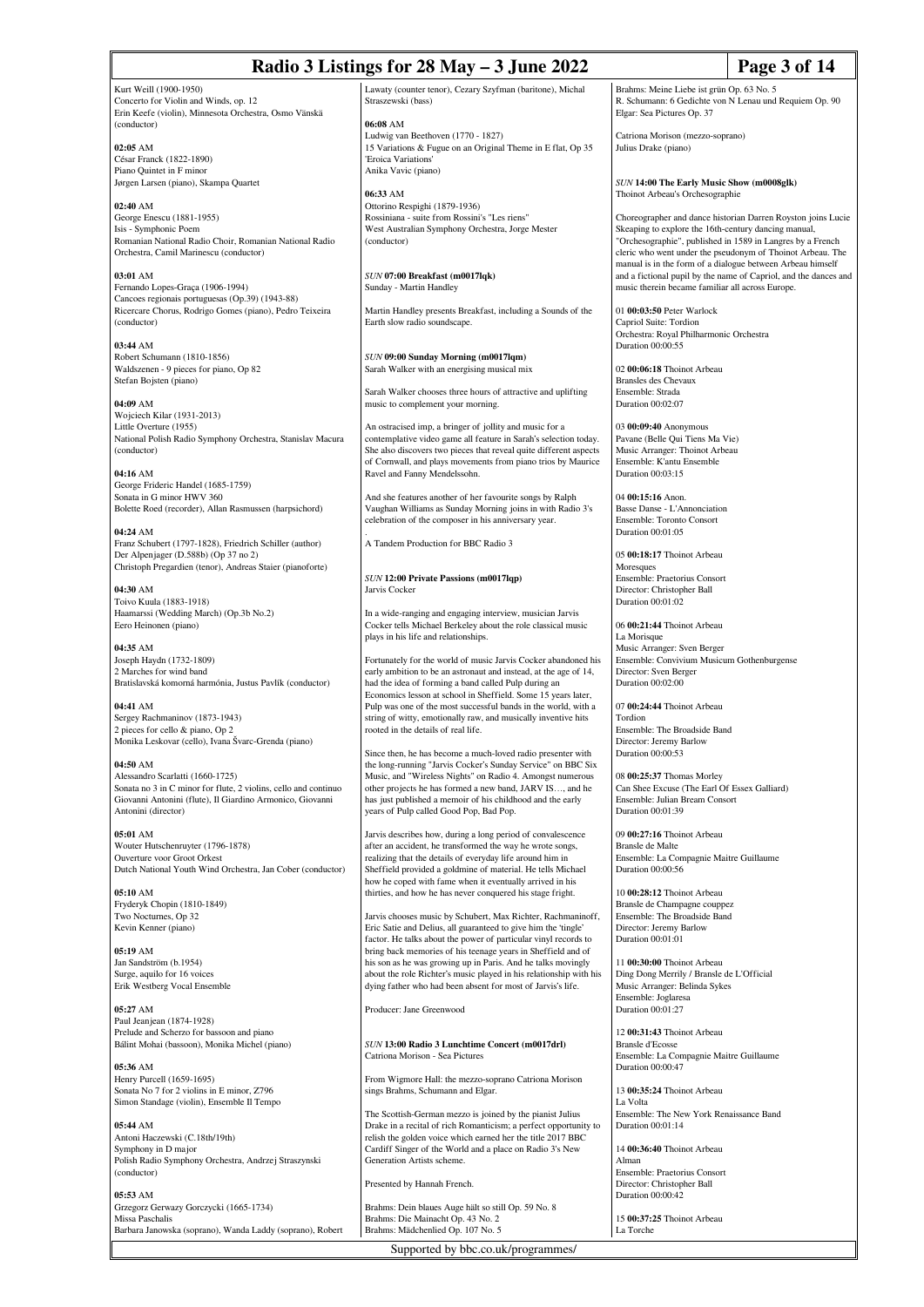# **Radio 3 Listings for 28 May – 3 June 2022** Page 4 of 14

Ensemble: The New York Renaissance Band Duration 00:01:55

16 **00:40:12** Michael Praetorius Canarios Ensemble: K'antu Ensemble Duration 00:02:34

17 **00:43:35** John Dowland The King of Denmark his galliard (The battle galliard) Performer: Nigel North Duration 00:00:38

18 **00:44:33** Michael Praetorius Courante Ensemble: K'antu Ensemble Duration 00:02:25

19 **00:48:53** Anon. Pavane a 3 Ensemble: Ensemble Doulce Mémoire Duration 00:01:36

20 **00:51:18** Thoinot Arbeau Bransle couppé de la guerre Ensemble: La Compagnie Maitre Guillaume Duration 00:00:59

21 **00:52:29** Thoinot Arbeau Basse Danse - Jouyssance vous donneray Ensemble: Ensemble Anonymous Duration 00:02:18

22 **00:56:14** Thomas Morley It Was A Lover And His Lasse Ensemble: K'antu Ensemble Duration 00:02:32

*SUN* **15:00 Choral Evensong (m0017dsf)** St Martin-in-the-Fields, London

From St Martin-in-the-Fields, London, on the Eve of the Ascension.

Introit: Alleluias (June Nixon) Responses: Vicente Chavarría Psalms 15, 24 (Greenhow, Barnby) First Lesson: 2 Samuel 23 vv.1-5 Office Hymn: All praise to thee, for thou, O King divine (Engelberg) Canticles: Murrill in E Second Lesson: Colossians 2 v.20 – 3 v.4 Anthem: Let all the world (Leighton) Prayer Anthem: King of glory, king of peace (Nils Greenhow) Hymn: Crown him with many crowns (Diademata) Voluntary: Prelude and Fugue in C, BWV 545 (Bach)

St Martin's Voices Andrew Earis (Director of Music) Polina Sosnina (Associate Organist)

*SUN* **16:00 Jazz Record Requests (m0017lqs)** New discoveries and evergreen classics

Alyn Shipton presents jazz records of all styles as requested by you, with music this week from Count Basie, Chick Corea and Ella Fitzgerald.

DISC 1 Artist Count Basie Title April In Paris Composer Vernon Duke / Yip Harburg Album April In Paris Label Phoenix Number 131533 Track 1 Duration 3.51 Performers Thad Jones, Reunald Jones, Joe Newman, Wendell Culley, t; Henry Coker, Bill Hughes, Benny Powell, tb; Marshal Royal, Bill Graham, Frank Wess, Frank Foster, Charlie Fowlkes, reeds; Count Basie, p; Freddie Green, g; Eddie Jones, b; Sonny Payne, d. 1956

DISC<sub>2</sub> Artist Julian Lage **Title Squint** Composer Lage Album Squint Label Blue Note Number 003332501 Track 3 Duration 4,29 Performers Julian Lage, g; Jorge Roeder, b; Dave King, d. August 2020

DISC 3 Artist Jo Harrop Title I've Got my Red Mary Janes and a Brand New Hat Composer Jo Harrop, Hannah Vasanth, Natalie Williams

Album single Label Lateralize Number LR011A Duration 3.35 Performers Jo Harrop, v; Jason Rebello (Piano), Troy Miller (Drums), Jihad Darwish (Bass), Jamie McCredie (Guitar) 2021 DISC 4 Artist Chick Corea Title This Composer Corea Album Complete Is Sessions Label Blue Note Number 40532 CD 1 Track 3 Duration 8.15 Performers Bennie Maupin, ts; Chick Corea, kb; Dave Holland, b; Jack DeJohnette, d. May 1969 DISC 5 Artist Stan Kenton Title The Peanut Vendor Composer Simons, Sunshine, Gilbert Album Stan Kenton Story Label Proper Number Properbox 13 CD 4 Track 18 Duration 2.43 Performers Buddy Childers, Ray Wetzel, Chico Alvarez, Al Porcino, Ken Hanna, t; Milt Bernhardt, Eddie Bert, Harry Betts, Harry Forbes, Bart Varselona, tb; George Wiedler, Art Pepper, Bob Cooper, Warner Wiedler, Bob Gioga, reeds; Stan Kenton, p; Laurindo Almeida, g; Eddie Safranski, b; Shelly Manne, d; Carlos Vidal, Jose Mangual, Machito, perc.25 July 1946. DISC 6 Artist New Departures Quartet Title Culloden Moor Composer Bobby Wellins Album New Departures Quartet Label Hot house Number CD 1010 Track 3 Duration 7.19 Performers Bobby Wellins, ts; Stan Tracey, p; Jeff Clyne, b; Laurie Morgan, d. 1960 DISC<sub>7</sub> Artist Joshua Redman Title Right Back Round Again Composer Redman Album Round Again Label Nonesuch Number 18350 Track 4 Duration 6.00 Performers Joshua Redman, as; Brad Mehldau, p; Christian McBride, b; Brian Blade, d. 2020. DISC 8 Artist George Chisholm Title Ain't Misbehavin' Composer Waller / Razaf Album BBC Jazz from the 70s and 80s Label Upbeat Number URCD 155 Track 14 Duration 6.21 Performers George Chisholm, tb; Brian Lemon, p; Lennie Bush, b; Bobby Orr, d. 29 March 1981 DISC 9 Artist Ella Fitzgerald Title How High The Moon Composer Lewis / Hamilton Album Complete Live in Berlin 1960 Label Verve Number 314519564-2 Track 18 Duration 6.58 v abrupt end Performers Ella Fitzgerald v; Paul Smith, p; Jim Hall, g; Wilfred Middlebrooks, b; Gus Johnson, d. 13 Feb 1960. DISC 10 Artist George Shearing & Mel Torme Title New York New York Medley Composer Goetz/Leslie/Meyer; Mack Album Complete Concord Recordings Label Concord Number 2144-2 CD 5 Track 5 Duration 5.09 Performers: Mel Tormé (vocals), George Shearing (piano), John Leitham (bass), Donny Osborne (drums). August 1987 *SUN* **17:00 The Listening Service (m000hvnd)** Talking in music Tom Service explores talking in music - from Gilbert and Sullivan's patter songs to high-art 'sprechgesang' by Schoenberg,

who's to say what is talking and what is singing? Archive recordings of WB Yeats reveal him intoning his poetry melodically, while Ken Nordine devised what he called 'Word Jazz'.

from Mozart's recitative to the rap of present-day LA. Anyway,

Supported by bbc.co.uk/programmes/

*SUN* **17:30 Words and Music (m000bdjd)** Secrets and Discoveries

Bettrys Jones and Kingsley Ben-Adir with readings on this week's theme of Secrets and Discoveries - one which suggests not only the realms of science and investigation, but also the inner world of the human heart. The choices run from a Polari version of the Genesis story through an oratorio inspired by the life and work of code-breaker Alan Turing, to the fossils w inspired a poem by Thomas Hardy and the meditations on life and grief in Maggie Nelson's Bluets to Colin Matthews' completion of Holst's The Planets with the newly discovered Pluto.

Producer: Caitlin Benedict

We begin with the first secret, and the first discovery: in the Garden of Eden. Genesis, and the story of the Tree of Knowledge is presented in Polari, the coded patois that was utilised in the underground gay culture of 20th century Britain. Meditations on the Apple, the Tree, and the Fall of Man from Terry Pratchett and Neil Gaiman to Haydn show the sheer range of interpretations that story has bred.

The dramatic potential of secret love is a recurring theme, from American poet Lola Ridge's obscure Secrets to Barbara Strozzi's secular song L'amante segreto (The Secret Lover), and the mysterious thirteenth variation of Elgar's Enigma Variations begins a section dealing with coded expressions of affection. Each variation was named for a friend of Elgar's, and this highly romantic movement, given only as "\*\*\*" is suspected to refer to Helen Weaver, who was once engaged to the composer. Brahms's Sextet for Strings no. 2 and Berg's Lyric Suite both spell out the names of women with whom their composers were infatuated.

What E.M. Forster refers to as "a great unrecorded history" of LGBT+ love stories are revealed in the next section. De Profundis, the great letter Oscar Wilde wrote, ostensibly to his lover Lord Alfred Douglas, during his time imprisoned in Reading Gaol, introduce a swathe of queer love letters – from Tove Jansson to Vivica Bandler, from E.M. Forster about his lover Mohammed el-Adl, from Virginia Woolf to Vita Sackville-West, and Benjamin Britten to Peter Pears. A E Housman's Because I Liked You Better, about a doomed and possibly unrequited secret love between men and never published during Housman's lifetime, is given in contrast to Perfume Genius's Alan, which depicts the delicate, casual intimacy of a marriage between men today.

The link between discoveries inside the human soul and out in the wide universe begins with Alan Turing, who kept the secret of his sexuality whilst making game-changing discoveries during the second world war, is the subject of James McCarthy's Codebreaker oratorio. Musical and written account of Turing's enigmatic persona and major codebreaking discoveries give way to Thomas Hardy's reflection on seeing an archaeopteryx fossil In A Museum, Emily Dickinson's much debated metaphoric treatment of the earth's surface in The reticent volcano keeps, and to two very different takes on archaeology. Mike Pitts' history of British archaeology resonates with eerie ancient Scandinavian music performed on a bone flute, reconstructed from an archaeological discovery made in Sweden.

Anna Meredith's Blackfriars, a piece Meredith refuses to ascribe or reveal any meaning to, accompanies fragments of American poet Maggie Nelson's Bluets. Colin Matthews's completion of Holst's The Planets, adds Pluto – the Renewer. Pluto was discovered as a planet well after Holst wrote his Planets suite, and then tragically demoted from planet status after Colin Matthews went to the effort of writing it into the suite.

This edition of Words & Music ends a journey from secrecy to discovery on a complicated note: Margaret Atwood's Journey to the Interior expresses an uneasy desire to venture out into the undiscovered worlds of the wilderness and the self, whilst out of the multi-layered chaos of Philip Glass's Einstein on the Beach, a love story to rise to the surface: lovers on a park bench. Not a million miles away from the garden we started in.

 "And what sort of story shall we hear? Ah, it will be a familiar story, a story that is so very, very old, and yet it is so new."

01 **00:01:27** Darius Milhaud La Creation du Monde Orchestra: Orchestre national de France Conductor: Leonard Bernstein Duration 00:02:01

02 **00:01:36** The Sisters of Perpetual Indulgence The Polari Bible Duration 00:01:08

03 **00:03:40** Terry Pratchett & Neil Gaiman Good Omens, read by Bettrys Jones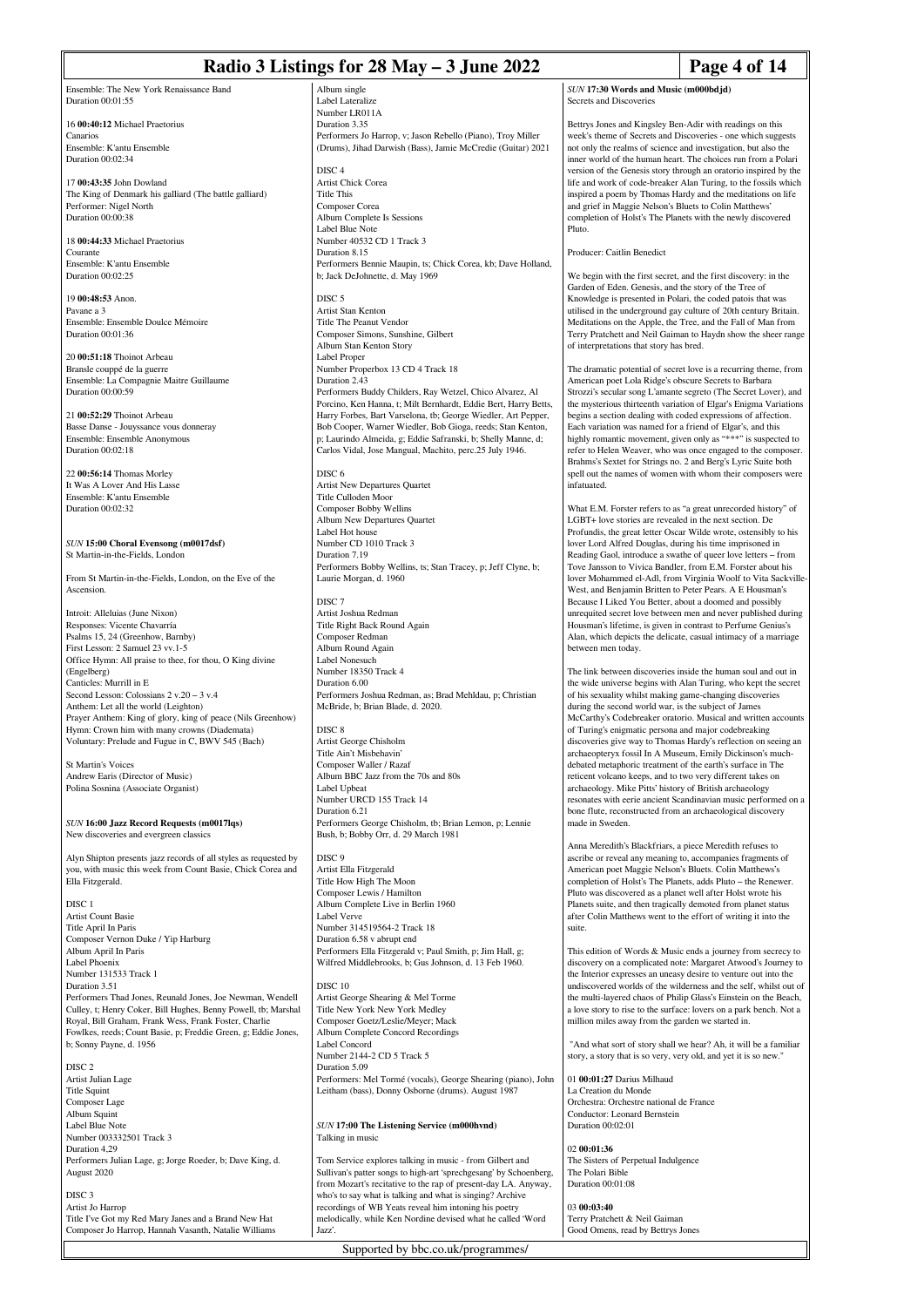# **Radio 3 Listings for 28 May – 3 June 2022** Page 5 of 14

Duration 00:01:46

04 **00:05:06** Joseph Haydn The Creation Orchestra: Handel and Haydn Society Singer: Jeremy Ovenden Conductor: Harry Christophers Duration 00:00:26

05 **00:05:32** Richard Siken Scheherazade, read by Kingsley Ben-Adir Duration 00:00:47

06 **00:06:13** John Adams Hallelujah Junction Performer: Nicolas Hodges Duration 00:07:09

07 **00:08:30** James Baldwin Giovanni<sup>n</sup>s Room, read by Kingsley Ben-Adir Duration 00:01:16

08 **00:14:20** Lola Ridge Secrets, read by Bettrys Jones Duration 00:00:47

09 **00:14:10** Edward Elgar Variations on an Original Theme (**Enigma**<sup>n</sup>, Op. 36. Xiii.  $P$ \*\*\* $P$ Orchestra: London Symphony Orchestra Conductor: John Barbirolli Duration 00:02:36

10 **00:16:51** Roland Barthes A Lover<sup>®</sup>s Discourse: Unknowable, read by Bettrys Jones Duration 00:01:50

11 **00:19:05** Barbara Strozzi L**M**amante segreto (The Secret Lover) Performer: Peggy Belanger Performer: Michel Angers Duration 00:05:23

12 **00:24:30** A.S. Byatt Posession: A Romance, read by Bettrys Jones Duration 00:01:14

13 **00:26:37** Joseph Haydn Sextet for Strings no. 2 (Op.36) in G major, 1st movement: Allegro Performer: Isabelle Faust Performer: Julia-Maria Kretz Performer: Stefan Fehlandt Performer: Pauline Sachse Performer: Christoph Richter Performer: Xenia Jankovic Duration 00:03:31

14 **00:28:59** Christina Rossetti A Discovery, read by Bettrys Jones Duration 00:00:48

15 **00:29:45** Alban Berg Lyric Suite, iii. Allegro misterioso <sup>7</sup> trio estatico Performer: Emerson String Quartet Duration 00:03:18

16 **00:32:06** Oscar Wilde De Profundis, read by Kingsley Ben-Adir Duration 00:03:02

17 **00:35:01** Philip Glass Morning Passages (The Hours) Performer: Michael Riesman Duration 00:02:44

18 **00:35:32** Tove Jansson Letter to Vivica, read by Bettrys Jones Duration 00:00:16

19 **00:36:20** E.M. Forster Letter to Florence, read by Kingsley Ben-Adir Duration 00:00:18

20 **00:36:51** Virginia Woolf Letter to Vita, read by Bettrys Jones Duration 00:00:28

21 **00:37:35**

Benjamin Britten Letter to Peter Duration 00:00:09

22 **00:37:38** Benjamin Britten Winter Words: Before Life and After Singer: Peter Pears Performer: Benjamin Britten Duration 00:03:17

23 **00:40:50** A.E. Housman Because I Liked You Better, read by Kingsley Ben-Adir Duration 00:00:38

24 **00:41:29** Perfume Genius Alan Performer: Perfume Genius Duration 00:02:46

25 **00:44:12** Simon Singh The Code Book, read by Kingsley Ben-Adir Duration 00:00:57

26 **00:45:08** James McCarthy Codebreaker: Enough & I shall meet him again Choir: Hertfordshire Chorus Orchestra: BBC Concert Orchestra Conductor: David Temple Duration 00:06:30

27 **00:51:40** Thomas Hardy In A Museum, read by Kingsley Ben-Adir Duration 00:00:36

28 **00:52:12** Ludwig van Beethoven The Creatures of Prometheus (Op.43): Overture Orchestra: Deutsche Kammerphilharmonie Bremen Conductor: Daniel Harding Duration 00:00:18

29 **00:52:31** Emily Dickinson The reticent volcano keeps read by Bettrys Jones Duration 00:00:32

30 **00:53:00** Träd In the village: musical pastimes Performer: European Music Archaeology Project Duration 00:01:31

31 **00:54:30** Mike Pitts Digging Up Britain, read by Kingsley Ben-Adir Duration 00:01:41

32 **00:56:16** Maggie Nelson Bluets, read by Bettrys Jones Duration 00:01:44

33 **00:56:35** Anna Meredith Blackfriars Performer: Anna Meredith Duration 00:03:04

34 **00:59:36** Robert Macfarlane Underland read by Kingsley Ben-Adir Duration 00:01:32

35 **01:00:36** Colin Matthews The Planets viii. Pluto <sup>[7]</sup> The Renewer Orchestra: Hallé Conductor: Sir Mark Elder Duration 00:06:22

36 **01:06:36** Margaret Atwood Journey to the Interior, read by Bettrys Jones Duration 00:01:47

37 **01:08:21** Philip Glass Knee Play 5 (Einstein on the Beach) Performer: Philip Glass Ensemble Duration 00:05:29

*SUN* **18:45 Between the Ears (m0017lqw)** The Lark Descending

Half environmental warning, half re-imagining of a classic work - The Lark Descending features the premiere of Hinako Omori's new electronic arrangement of Ralph Vaughan Williams' The Lark Ascending.

When Vaughan Williams wrote his most famous work in 1914,

Supported by bbc.co.uk/programmes/

### the skylark would have been a ubiquitous presence in the British countryside, but today the skylark is on the "red list" of conservation concern. This bird may have inspired one of the most famous pieces of classical music ever, but now we're facing an increasingly silent sky.

Between The Ears explores what we have lost, presenting The Lark Ascending in a new light, with a fresh, electronic arrangement. Here, the soloist is the skylark itself - captured by veteran sound recordist Chris Watson in Northumberland this spring.

Naturalist and broadcaster Lucy 'Lapwing' Hodson explores the relationship between The Lark Ascending and the birds disappearing from our skies. Along the way, Lucy meets concert violinist Jennifer Pike at Vaughan Williams's childhood home, producer and nature beatboxer Jason Singh, and writer and conservationist Laurence Rose

150 years after Vaughan Williams was born, the contrast between the popularity of his most famous work and the steady decline of skylark numbers in the UK has never been as stark. Composer Hinako Omori's electronic re-imagining of the piece explores this contrast, in the premiere of her new arrangement Conversation With A Lark.

Produced in binaural sound, immerse yourself in the skylark's world by wearing headphones for the best listening experience.

Credits Producer: Rebecca Grisedale-Sherry Editor: Andy King Mixing Engineer: Marvin Ware

*SUN* **19:15 Sunday Feature (m0017lqy)** Dylan And The Ferry

New Generation Thinker and Bob Dylan fan Dafydd Mills Daniel investigates the story behind the iconic image of the singer/songwriter that appeared on the poster for the documentary No Direction Home.

It's a black and white photo of Dylan on a small car ferry. The ferry was called The Severn Princess and it transported drivers across the River Severn, between England and Wales. Dylan was using the Aust Ferry to convey his new electric guitar and sound into Wales – a sound that for audiences at the end of that ferry ride was perceived as new and destructive, signalling the end of traditional folk music and culture – just as, ironically, the old ferry Dylan was travelling on was itself under threat from something new that was about to replace it: a new bridge and roadway that would make it and its ethos obsolete.

Dafydd returns to the scene of the photograph in the company of Tim Ryan and Sue Kingdom who are running a campaign to preserve the Princess, which is now docked on a beach near Chepstow. He also talks to Richard F. Thomas, author of Why Dylan Matters, about the so-called "Judas Tour".

*SUN* **19:30 Drama on 3 (b08n1ylb)** Iphigenia in Crimea

Sebastopol, 1854, the Crimean War. In Tony Harrison's most recent play, a Classics-loving Lieutenant persuades a company of British soldiers in Ukraine to stage an all-male production of Iphigenia in Tauris. Stars Blake Ritson, Robert Emms and Richard Glaves.

Lieutenant/Iphigenia/Athena ..... Blake Ritson Orestes ..... Robert Emms Pylades ..... Richard Glaves Sergeant/Thoas ..... John Dougall Irish soldier/Cowherd/Chorus ..... Eugene O'Hare Soldier/Messenger/Chorus ..... Michael Colgan Soldier/Chorus of Greek Women ..... David Sterne Soldier/Chorus of Greek Women ..... Gavi Singh Chera Soldier/Chorus of Greek Women ..... John Bowler Soldier/Chorus of Greek Women ..... Finlay Robertson

Music performed by Peter Ringrose (trumpet), Detta Danford (flute), Howard McGill (clarinet), Jon Banks (accordion) and Matt Sharp (cello).

Music composed and directed by Jon Nicholls.

Director, Emma Harding

*SUN* **21:00 Record Review Extra (m0017lr0)** Stravinsky's Symphony in Three Movements

Hannah French offers listeners a chance to hear at greater length the recordings reviewed and discussed in yesterday's Record Review, including the recommended version of the Building a Library work, Igor Stravinsky's Symphony in Three Movements.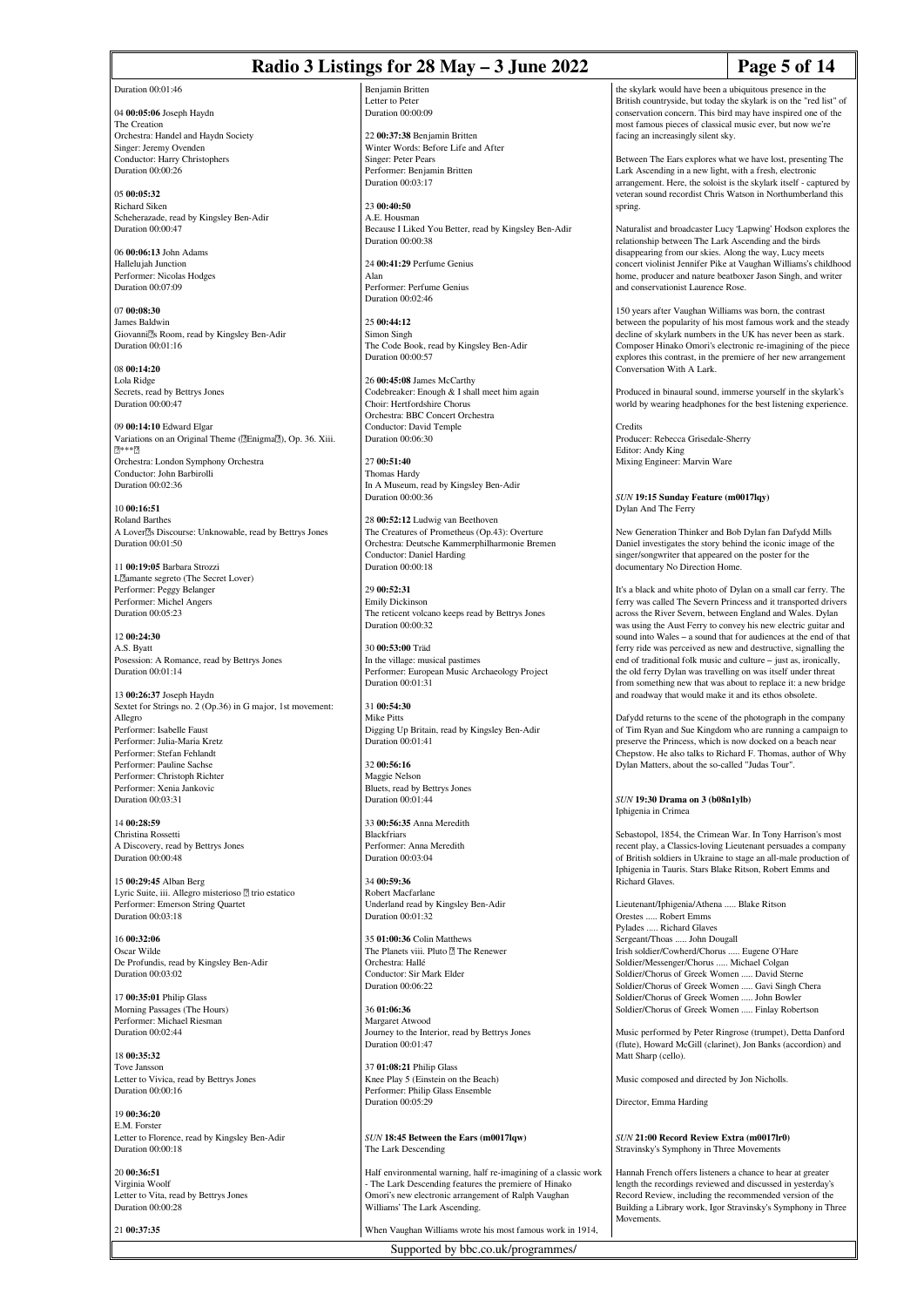| Page 6 of 14<br>Radio 3 Listings for 28 May – 3 June 2022                                                                                                                                                                                                                                                           |                                                                                                                                                                                                                                          |                                                                                                                                                                                                                                                                 |                                                                                                                                                                                                  |  |
|---------------------------------------------------------------------------------------------------------------------------------------------------------------------------------------------------------------------------------------------------------------------------------------------------------------------|------------------------------------------------------------------------------------------------------------------------------------------------------------------------------------------------------------------------------------------|-----------------------------------------------------------------------------------------------------------------------------------------------------------------------------------------------------------------------------------------------------------------|--------------------------------------------------------------------------------------------------------------------------------------------------------------------------------------------------|--|
| SUN 23:30 Slow Radio (m0017lr2)<br>Very High Frequency Between Gravesend and Greenhithe                                                                                                                                                                                                                             | 03:40 AM<br>Niccolò Paganini (1782-1840)<br>Moses Fantaisie (after Rossini) for cello and piano                                                                                                                                          | 1010 Song of the Day - harnessing the magic of words, music<br>and the human voice.                                                                                                                                                                             |                                                                                                                                                                                                  |  |
| The sounds of a small boat on the tidal Thames and the calls on<br>its two-way radio.                                                                                                                                                                                                                               | Monika Leskovar (cello), Ivana Schwartz (piano)<br>03:48 AM                                                                                                                                                                              | 1030 Playlist reveal - a sequence of music suggested by you in<br>response to our starter today.                                                                                                                                                                |                                                                                                                                                                                                  |  |
| <b>MONDAY 30 MAY 2022</b>                                                                                                                                                                                                                                                                                           | Krsto Odak (1888-1965)<br>Madrigal Op.11<br>Slovenian Chamber Choir, Vladimir Kranjčević (director)                                                                                                                                      | 1100 Essential Performers - the first of five tracks this week<br>showcasing the late organist and conductor, Simon Preston.                                                                                                                                    |                                                                                                                                                                                                  |  |
| MON 00:00 The Music & Meditation Podcast (m0017lr4)<br>3. Ease your anxiety with Jambo Truong                                                                                                                                                                                                                       | 03:55 AM<br>Tikhon Nikolayevich Khrennikov (1913-2007)                                                                                                                                                                                   | 1130 Slow Moment – time to take a break for a moment's<br>musical reflection.                                                                                                                                                                                   |                                                                                                                                                                                                  |  |
| NAO chats to Jambo Truong and discovers how meditation can                                                                                                                                                                                                                                                          | Three pieces op. 46<br>Igor Oistrach (violin), Igor Chernishov (piano)                                                                                                                                                                   | MON 12:00 Composer of the Week (m0017m50)                                                                                                                                                                                                                       |                                                                                                                                                                                                  |  |
| help manage anxiety. Jambo is a Forrest yoga and meditation<br>practitioner and a specialist in integrated health. He speaks<br>about his own journey of anxiety and how breathing can help us                                                                                                                      | 04:04 AM<br>Blagoje Bersa (1873-1934)                                                                                                                                                                                                    | Handel and the Crown<br>Divided Loyalties                                                                                                                                                                                                                       |                                                                                                                                                                                                  |  |
| through our own struggles. The music that soundtracks Jambo's<br>soothing guided meditation was composed by Sam Rapley and<br>recorded by the BBC Concert Orchestra exclusively for this<br>episode. If you're new to meditation or you've tried it before,<br>this series is the perfect place to pick it up from. | Capriccio-Scherzo Op 25c (1902)<br>Croatian Radio and Television Symphony Orchestra, Mladen<br>Tarbuk (conductor)<br>04:12 AM                                                                                                            | Handel finds himself in demand at rival royal courts in<br>Germany and Britain. Which will he choose? Presented by<br>Donald Macleod.                                                                                                                           |                                                                                                                                                                                                  |  |
| Music you'll hear in this episode includes:<br>Massenet: Meditation from Thaïs<br>Sam Rapley: Ease                                                                                                                                                                                                                  | Fernando Sor (1778-1839)<br>Introduction and variations on a theme from Mozart's Magic<br>Flute, Op 9<br>Ana Vidovic (guitar)                                                                                                            | What could be more quintessentially British than a rousing<br>chorus of Handel's Hallelujah Chorus? Or his anthem Zadok<br>the Priest, which has been performed at every British<br>coronation since 1727? Yet, though the composer became was a                |                                                                                                                                                                                                  |  |
| Brahms: Intermezzo from 10 Piano Pieces<br>Beethoven: Adagio Molto Espressivo from Violin Sonata No 5<br>in F Major Op 24                                                                                                                                                                                           | 04:21 AM<br>Frano Parać (b.1948)<br>Scherzo for Winds                                                                                                                                                                                    | head towards a royal jubilee weekend, Donald Macleod                                                                                                                                                                                                            | naturalised British subject, he was born in Germany and kept<br>his German accent all of his life. The same was true of the two<br>kings Handel served, George I and George II. This week, as we |  |
| 01 00:02:45 Jules Massenet<br>Meditation from Thaïs<br>Duration 00:03:14                                                                                                                                                                                                                                            | Zagreb Wind Quintet<br>04:31 AM<br>Vatroslav Lisinski (1819-1854)                                                                                                                                                                        | explores Handel's crucial relationship with the British<br>monarchy, and how he and the Georgian Kings helped forge a<br>new sense of British culture and identity.                                                                                             |                                                                                                                                                                                                  |  |
| 02 00:11:15 Sam Rapley<br>Ease<br>Conductor: Ben Palmer<br>Orchestra: BBC Concert Orchestra<br>Duration 00:11:15                                                                                                                                                                                                    | Porin (Overture)<br>Zagreb Philharmonic Orchestra, Kazushi Ono (conductor)<br>04:41 AM<br>Dora Pejačević (1885-1923)                                                                                                                     | In today's programme, Donald follows Handel to Hanover, and<br>a prestigious new job at the court of the prince-elector. Almost<br>immediately he's restless to explore new opportunities. Then,<br>London beckons.                                             |                                                                                                                                                                                                  |  |
| 03 00:22:45 Johannes Brahms<br>Intermezzo from 10 Piano Pieces<br>Duration 00:03:00                                                                                                                                                                                                                                 | Four piano pieces: Barkarola; Song without words (Op.5);<br>Butterfly (Op.6); Impromptu (Op.9)<br>Ida Gamulin (piano)                                                                                                                    | Messiah: Hallelujah Chorus<br>Collegium 1704,<br>Collegium Vocale 1704<br>Directed by Václav Luks                                                                                                                                                               |                                                                                                                                                                                                  |  |
| 04 00:26:05 Ludwig van Beethoven<br>Violin Sonata No 5 in F Major Op 24 - Adagio Molto<br>Espressivo<br>Duration 00:02:39                                                                                                                                                                                           | 04:52 AM<br>Vladimir Ruždjak (1922-1987)<br>5 Folk Tunes for baritone and orchestra: 3 days, Last night,<br>Water flows out of a stone, What happened, Good night<br>Miroslav Zivkovich (baritone), Croatian Radio and Television        | Agrippina, Act 2: "Pensieri, voi mi tormentate"<br>Alexandrina Pendatchanska, soprano (Agrippina)<br>Akademie für Alte Musik Berlin<br>conducted by René Jacobs                                                                                                 |                                                                                                                                                                                                  |  |
| MON 00:30 Through the Night (m0017lr6)<br>Croatian Statehood Day                                                                                                                                                                                                                                                    | Symphony Orchestra, Mladen Tarbuk (conductor)<br>05:01 AM<br>Ivo Parac (1890-1954)                                                                                                                                                       | Handel: Concerto Grosso in Bb, Op.3 No.1<br>The English Consort<br>Directed by Trevor Pinnock                                                                                                                                                                   |                                                                                                                                                                                                  |  |
| The Croatian Radio and Television Symphony Orchestra<br>perform Beethoven's Fourth Symphony in B flat and music by<br>Stanko Horvat and his student, Berislav Šipuš. Jonathan Swain<br>presents                                                                                                                     | Andante amoroso<br>Zagreb Quartet<br>05:08 AM<br>Blagoje Bersa (1873-1934)                                                                                                                                                               | Rinaldo, Act 1: "Cara Sposa"<br>Kimberly Barber, mezzo soprano (Rinaldo)<br>Laura Whalen, soprano (Almirena)<br>Barbara Hannigan, soprano (Armida)                                                                                                              |                                                                                                                                                                                                  |  |
| 12:31 AM<br>Stanko Horvat (1930-2006)<br>Dithyrambos                                                                                                                                                                                                                                                                | Hamlet - symphonic poem<br>Croatian Radio and Television Symphony Orchestra,<br>Aleksandar Marković (conductor)                                                                                                                          | The Aradia Ensemble<br>Directed by Kevin Mallon<br>'Utrecht' Jubilate                                                                                                                                                                                           |                                                                                                                                                                                                  |  |
| Croatian Radio and Television Symphony Orchestra, Berislav<br>Šipuš (conductor)<br>12:48 AM<br>Berislav Šipuš (b.1958)                                                                                                                                                                                              | 05:23 AM<br>Wolfgang Amadeus Mozart (1756-1791)<br>Sonata for violin and piano in F major (K.377)<br>Ana Savicka (violin), Aljosa Lecic (piano)                                                                                          | William Towers, alto<br>Julian Podger, tenor<br>Wolfram Lattke, tenor<br>Peter Harvey, bass                                                                                                                                                                     |                                                                                                                                                                                                  |  |
| Sinfonia concertante for Violin and Orchestra<br>Katarina Kutnar (violin), Croatian Radio and Television<br>Symphony Orchestra, Berislav Šipuš (conductor)                                                                                                                                                          | 05:42 AM<br>Luka Sorkočević (1734-1789)<br>Symphony No.3 in D major<br>Zagreb Soloists, Henryk Szeryng (conductor)                                                                                                                       | The Netherlands Bach Society<br>conducted by Jos Van Veldhoven<br>Produced by Chris Taylor                                                                                                                                                                      |                                                                                                                                                                                                  |  |
| $01:19$ AM<br>Ludwig van Beethoven (1770 - 1827)<br>Symphony No. 4 in B flat, op. 60<br>Croatian Radio and Television Symphony Orchestra, Berislav<br>Šipuš (conductor)                                                                                                                                             | 05:49 AM<br>Marko Ruždjak (1946-2012)<br>April is the Cruellest Month<br>Zagreb Guitar Trio                                                                                                                                              | MON 13:00 Radio 3 Lunchtime Concert (m0017m52)<br>Beethoven and Borodin Quartets<br>The Škampa Quartet play Beethoven and Borodin.                                                                                                                              |                                                                                                                                                                                                  |  |
| 01:56 AM<br>César Franck (1822-1890)<br>Cantabile in B major (M.36), No.2 from 3 Pieces pour grand<br>orgue (M.35-37)                                                                                                                                                                                               | 05:57 AM<br>Ludwig van Beethoven (1770 - 1827)<br>String Quartet No 1 in F, Op 18 No 1<br>Sebastian String Quartet                                                                                                                       | Presented by Martin Handley.<br>Beethoven: String Quartet No. 1 in F Op. 18<br>Borodin: String Quartet No. 2 in D                                                                                                                                               |                                                                                                                                                                                                  |  |
| Ljerka Ocic-Turkulin (organ)<br>$02:02$ AM<br>Boris Papandopulo (1906-1991)<br>Sinfonietta for string orchestra                                                                                                                                                                                                     | MON 06:30 Breakfast (m0017m4w)<br>Monday - Petroc's classical alarm call                                                                                                                                                                 | Škampa Quartet:<br>Helena Jiříkovská violin<br>Adéla Štajnochrová violin<br>Martin Stupka viola                                                                                                                                                                 |                                                                                                                                                                                                  |  |
| Zagreb Philharmonic Orchestra, Kazushi Ono (conductor)<br>02:31 AM                                                                                                                                                                                                                                                  | Petroc Trelawny presents Radio 3's classical breakfast show,<br>featuring listener requests.                                                                                                                                             | Lukáš Polák cello                                                                                                                                                                                                                                               |                                                                                                                                                                                                  |  |
| Arvo Pärt (1935-)<br>Passio Domini nostri Jesu Christi secundam Joannem<br>Chorus of Croatian Radio and Television, Tonči Bilić<br>(conductor), Laura Vadjon (violin), Dubravka Lukin (oboe),<br>Zvonimir Stanislav (bassoon), Mario Penzar (organ)                                                                 | Email 3breakfast@bbc.co.uk<br>MON 09:00 Essential Classics (m0017m4y)<br>Tom McKinney                                                                                                                                                    | Former winners of a Royal Philharmonic Society Award, the<br>Škampa Quartet return to the Wigmore Hall and BBC Radio 3<br>with two popular repertory pieces: an early quartet by<br>Beethoven and a work of outstanding melodic and exotic charm<br>by Borodin. |                                                                                                                                                                                                  |  |
| 03:37 AM<br>Fryderyk Chopin (1810-1849)<br>Etude in F major (Op.10 No.8)<br>Ivo Pogorelich (piano)                                                                                                                                                                                                                  | Tom McKinney plays the best in classical music, with familiar<br>favourites alongside new discoveries and musical surprises.<br>0915 Playlist starter - listen and send us your ideas for the next<br>step in our musical journey today. | MON 14:00 Afternoon Concert (m0017m54)<br>Monday - Enigma Variations<br>Ian Skelly introduces performances with BBC ensembles and<br>orchestras from across Europe. Today, the Santa Cecilia                                                                    |                                                                                                                                                                                                  |  |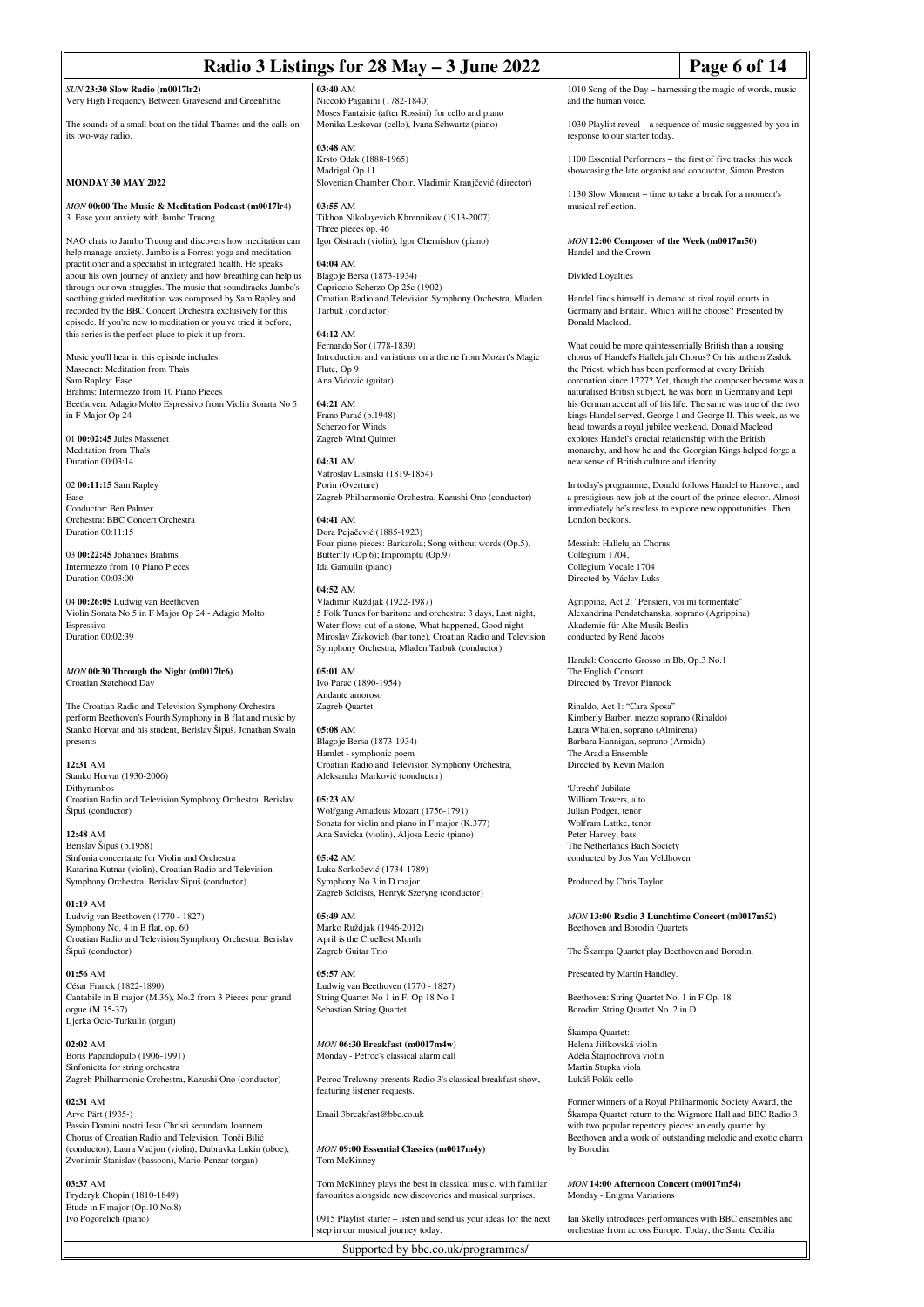| Radio 3 Listings for 28 May - 3 June 2022                                                                                                                                                                                                                                |                                                                                                                                                                                                                                                                   |                                                                                                                                                           | Page 7 of 14 |
|--------------------------------------------------------------------------------------------------------------------------------------------------------------------------------------------------------------------------------------------------------------------------|-------------------------------------------------------------------------------------------------------------------------------------------------------------------------------------------------------------------------------------------------------------------|-----------------------------------------------------------------------------------------------------------------------------------------------------------|--------------|
| Academy, conducted by Sir Antonio Pappano, perform Elgar's<br>Enigma Variations and Britten's Violin Concerto with soloist<br>Simone Lamsma. La Cappella Marciana sing Renaissance and<br>contemporary music, and the BBC Philharmonic with Sibelius's<br>Karelia Suite. | Conductor: Gianandrea Noseda<br>Duration 00:05:01<br>04 00:12:58 Joseph Haydn<br>Piano Sonata No 47 in B minor, H XVI 32 (3rd mvt)<br>Performer: Jean-Efflam Bavouzet                                                                                             | Sara Mohr-Pietsch presents an adventurous, immersive<br>soundtrack for late-night listening, from classical to<br>contemporary and everything in between. |              |
| Including:                                                                                                                                                                                                                                                               | Duration 00:04:24                                                                                                                                                                                                                                                 | TUESDAY 31 MAY 2022                                                                                                                                       |              |
| Vivaldi: Vedrò con mio diletto, Manlio's aria from 'Il Giustino,<br><b>RV 717</b><br>Shakèd Bar, soprano                                                                                                                                                                 | 05 00:17:15 Sidi Touré<br>Artiatanat<br>Performer: Sidi Touré                                                                                                                                                                                                     | TUE 00:30 Through the Night (m0017m5j)<br>Barokkanerne perform Bach's two Missae breve                                                                    |              |
| Darmstadt Baroque Soloists<br>Alessandro Quarta, conductor                                                                                                                                                                                                               | Duration 00:04:03                                                                                                                                                                                                                                                 | From Oslo Cathedral, Bach's two Missae breve performed by<br>Barokkanerne. Jonathan Swain presents.                                                       |              |
| Benjamin Britten: Violin Concerto, op. 15<br>Simone Lamsma, violin<br>Santa Cecilia Orchestra<br>Antonio Pappano, conductor                                                                                                                                              | 06 00:20:50 Björk<br>Black Lake (Viola Organista Version)<br>Performer: Sławomir Zubrzycki<br>Duration 00:03:49<br>07 00:24:28 Ludwig van Beethoven                                                                                                               | 12:31 AM<br>Johann Sebastian Bach (1685-1750)<br>Missa brevis in G minor, BWV 235<br>Barokkanerne                                                         |              |
| Adrian Willaert: Ave dulcissime<br>Claudio Monteverdi: O gloriose martyr<br>Christina Kubisch: Two movements from 'Il viaggio della voce'<br>- Travelling voices<br>La Cappella Marciana                                                                                 | Sextet in E flat major Op.81b (3rd mvt)<br>Ensemble: The Gaudier Ensemble<br>Duration 00:05:03                                                                                                                                                                    | 12:55 AM<br>Johann Sebastian Bach (1685-1750)<br>Missa brevis in A, BWV 234<br>Barokkanerne                                                               |              |
| Marco Gemmani, director<br>3.00pm<br>Edward Elgar: Enigma Variations, op. 36                                                                                                                                                                                             | MON 19:30 Radio 3 in Concert (m0017m5d)<br>Frankfurt Radio Symphony Orchestra play Wagner, Poulenc<br>and Tchaikovsky                                                                                                                                             | $01:23$ AM<br>Johann Sebastian Bach (1685-1750)<br>O Jesu Christ, meins Lebens Licht, motet, BWV 118<br>Barokkanerne                                      |              |
| Santa Cecilia Orchestra<br>Antonio Pappano, conductor<br>Dvorak: Violin Sonata in F major, Op 57                                                                                                                                                                         | Alain Altinoglu conducts the Frankfurt Radio Symphony<br>Orchestra in Wagner, Poulenc and Tchaikovsky.<br>Alain Altinoglu brought this delectable programme to Frankfurt                                                                                          | $01:28$ AM<br>Robert Schumann (1810-1856)                                                                                                                 |              |
| Tai Murray, violin<br>Gilles Vonsattel, piano                                                                                                                                                                                                                            | in his first season as music director of one of Germany's oldest<br>and finest radio orchestras. As well as two favourites for<br>chamber orchestra by Wagner and Tchaikovsky, he brings                                                                          | Piano Trio in D minor (Op.63)<br>Dan Almgren (violin), Torleif Thedéen (cello), Stefan Bojsten<br>(piano)                                                 |              |
| Sibelius: Karelia Suite<br><b>BBC</b> Philharmonic<br>John Storgards, conductor                                                                                                                                                                                          | music from his native France in the form of Poulenc's light-<br>hearted Sinfonietta, commissioned by the BBC in 1947 to mark<br>the first anniversary of the Third Programme.                                                                                     | $02:02$ AM<br>Joseph Haydn (1732-1809)<br>Symphony no.92 (H.1.92) in G major, "Oxford"<br>Estonian National Symphony Orchestra, Peeter Lilje              |              |
| Geoffrey Bush: A Little Concerto on themes of Thomas Arne<br>for piano and strings                                                                                                                                                                                       | Presented by Fiona Talkington                                                                                                                                                                                                                                     | (conductor)                                                                                                                                               |              |
| Simon Callaghan, piano<br><b>BBC</b> National Orchestra of Wales<br>Martyn Brabbins, conductor                                                                                                                                                                           | Wagner: Siegfried Idyll<br>Poulenc: Sinfonietta<br>c. 8.20pm Interval Music:                                                                                                                                                                                      | 02:31 AM<br>Johannes Brahms (1833-1897)<br>Clarinet Quintet in B minor, Op 115<br>Algirdas Budrys (clarinet), Vilnius Quartet                             |              |
| MON 16:30 New Generation Artists (m0017m56)<br>Alexander Gadjiev plays Beethoven                                                                                                                                                                                         | Poulenc: 4 Petites prières de Saint-François d'Assise<br>Tenebrae conducted by Nigel Short (conductor)<br>c. 8.30 <sub>pm</sub>                                                                                                                                   | 03:11 AM<br>Ludwig van Beethoven (1770 - 1827)                                                                                                            |              |
| Alexander Gadjiev plays Beethoven.                                                                                                                                                                                                                                       | Tchaikovsky: Serenade in C, Op.48<br>Frankfurt Radio Symphony Orchestra, Alain Altinoglu                                                                                                                                                                          | Piano Sonata no.32 in C minor (Op.111)<br>Tatjana Ognjanovic (piano)                                                                                      |              |
| Beethoven: Sonata no. 21 in C major Op.53 (Waldstein)<br>Alexander Gadjiev (piano)                                                                                                                                                                                       | (conductor)                                                                                                                                                                                                                                                       | 03:39 AM<br>Carlo Gesualdo (1566-1613)<br>Miserere                                                                                                        |              |
| Schubert: Der Alpenjager D.524<br>William Thomas (bass), Dylan Perez (piano)                                                                                                                                                                                             | MON 22:00 Music Matters (m0017m0v)<br>[Repeat of broadcast at 11:45 on Saturday]                                                                                                                                                                                  | Camerata Silesia, Anna Szostak (conductor)<br>03:50 AM                                                                                                    |              |
| MON 17:00 In Tune (m0017m58)<br>Boris Giltburg, Joby Talbot, Ed Lyon and Laurence Cummings                                                                                                                                                                               | MON 22:45 The Essay (m000p1nt)<br>Composers and Their Dogs                                                                                                                                                                                                        | Antonin Dvorak (1841-1904)<br>Klid, B182<br>Shauna Rolston (cello), Edmonton Symphony Orchestra, Uri<br>Mayer (conductor)                                 |              |
| Sean Rafferty is joined in the studio by pianist Boris Giltburg<br>who perfoms live ahead of a concert with the Pavel Haas<br>Quartet at London's Wigmore Hall. We also hear from                                                                                        | Newfoundlands<br>Essay One: Newfoundlands                                                                                                                                                                                                                         | 03:56 AM<br>Alexander Scriabin (1871-1915)                                                                                                                |              |
| composer Joby Talbot who is joined by guitarist Tomás<br>Barreiro to perform excerpts of Joby's new work for the Royal<br>Ballet, Like Water for Chocolate. Plus tenor Ed Lyons and                                                                                      | A new series of essays by the very popular Fiona Stafford,<br>Professor of Literature at Somerville College, Oxford,                                                                                                                                              | 3 Etudes, Op 65<br>Roger Woodward (piano)                                                                                                                 |              |
| harpsichordist Laurence Cummings perform excerpts from<br>Monteverdi's opera Orfeo ahead of their performance at<br>Garsington Opera.                                                                                                                                    | following her much praised series of essays The Meaning of<br>Trees and The Meaning of Flowers, Fiona explores famous<br>composers and their devotion to certain dog breeds.                                                                                      | 04:04 AM<br>Wolfgang Amadeus Mozart (1756-1791)<br>4 Kontratanze (K.267)<br>English Chamber Orchestra, Mitsuko Uchida (conductor)                         |              |
| MON 19:00 In Tune Mixtape (m000944g)<br>Da Vinci's viola organista                                                                                                                                                                                                       | Through surprising and insightful stories and discoveries about<br>both the composers and their dogs, the essays provide new<br>insights into the type of people the composers were, their lives<br>and the features of their chosen dog breeds that brought such | 04:10 AM<br>Janez Gregorc (1934-2012)<br>Sans respirer, sans soupir                                                                                       |              |
| The 'silver lyre' invented by Leonardo da Vinci heaves in the<br>emotionally frozen Black Lake by Bjork, after the cheek of<br>Don Giovanni's Catalogue Aria and a swooning Interlude from<br>Puccini's Manon Lescaut. There are also the sighs of                       | devotion.<br>Composer Richard Wagner loved this huge, gentle, shaggy<br>Canadian dog breed, having many in his lifetime. The essay                                                                                                                                | Slovene Brass Quintet<br>04:17 AM<br>Franz Schubert (1797-1828), Friedrich Schiller (author)                                                              |              |
| Monteverdi's Nymph, Haydn's insistent presto from his Piano<br>Sonata in B minor, and the pastoral twang of Artiatanat by Sidi<br>Toure. And to close, the rumpeta rumpeta of the Sextet for 2                                                                           | includes the rollercoaster tale of Wagner's daring escape across<br>international borders, dragging his massive Newfoundland,<br>Robber, with him. On arrival in Paris, Robber became a bigger                                                                    | Der Alpenjager (D.588b) (Op 37 no 2)<br>Christoph Pregardien (tenor), Andreas Staier (pianoforte)                                                         |              |
| horns and string quartet by Beethoven.<br>01 00:00:08 Claudio Monteverdi                                                                                                                                                                                                 | celebrity than Wagner before fame finally came to the<br>composer. The journey inspired Wagner's The Flying<br>Dutchman. Lord Byron was devoted to his Newfoundlands. His                                                                                         | 04:23 AM<br>Johann Friedrich Fasch (1688-1758)<br>Quartet in F major for horn, oboe d'amore, violin and basso                                             |              |
| Lamento della ninfa: Amor, dicea<br>Performer: Simone Kermes                                                                                                                                                                                                             | first, Boatswain, resulted in portraits, an elegy and a grand tomb<br>and his last Newfoundland probably caused Byron's death.                                                                                                                                    | continuo, FWV N:F3<br>Les Ambassadeurs                                                                                                                    |              |
| Ensemble: La magnifica comunità                                                                                                                                                                                                                                          | Newfoundlands have webbed feet, are great swimmers and have                                                                                                                                                                                                       |                                                                                                                                                           |              |

Performer: Simone Kermes Ensemble: La magnifica comunità Director: Enrico Casazza Duration 00:04:24

02 **00:04:29** Wolfgang Amadeus Mozart<br>Madamina, il catalogo è questo (Don Giovanni)<br>Ensemble: Budapester Bläserensemble<br>Duration 00:03:35

03 **00:08:04** Giacomo Puccini Intermezzo (Manon Lescaut) Orchestra: BBC Philharmonic

Supported by bbc.co.uk/programmes/

rescued many people from drowning; still being used today by sea rescue services, these fearless dogs leap from helicopters

Producer – Turan Ali A Bona Broadcasting production for BBC Radio 3

*MON* **23:00 Night Tracks (m0017m5g)**

into the water to rescue people.

Music for midnight

Mauro Giuliani (1781-1829) 6 Variations for violin and guitar, Op 81 Laura Vadjon (violin), Romana Matanovac (guitar)

**04:49** AM

**04:40** AM

**04:31** AM Franz Schubert (1797-1828) Overture in C minor D.8 for strings Korean Chamber Orchestra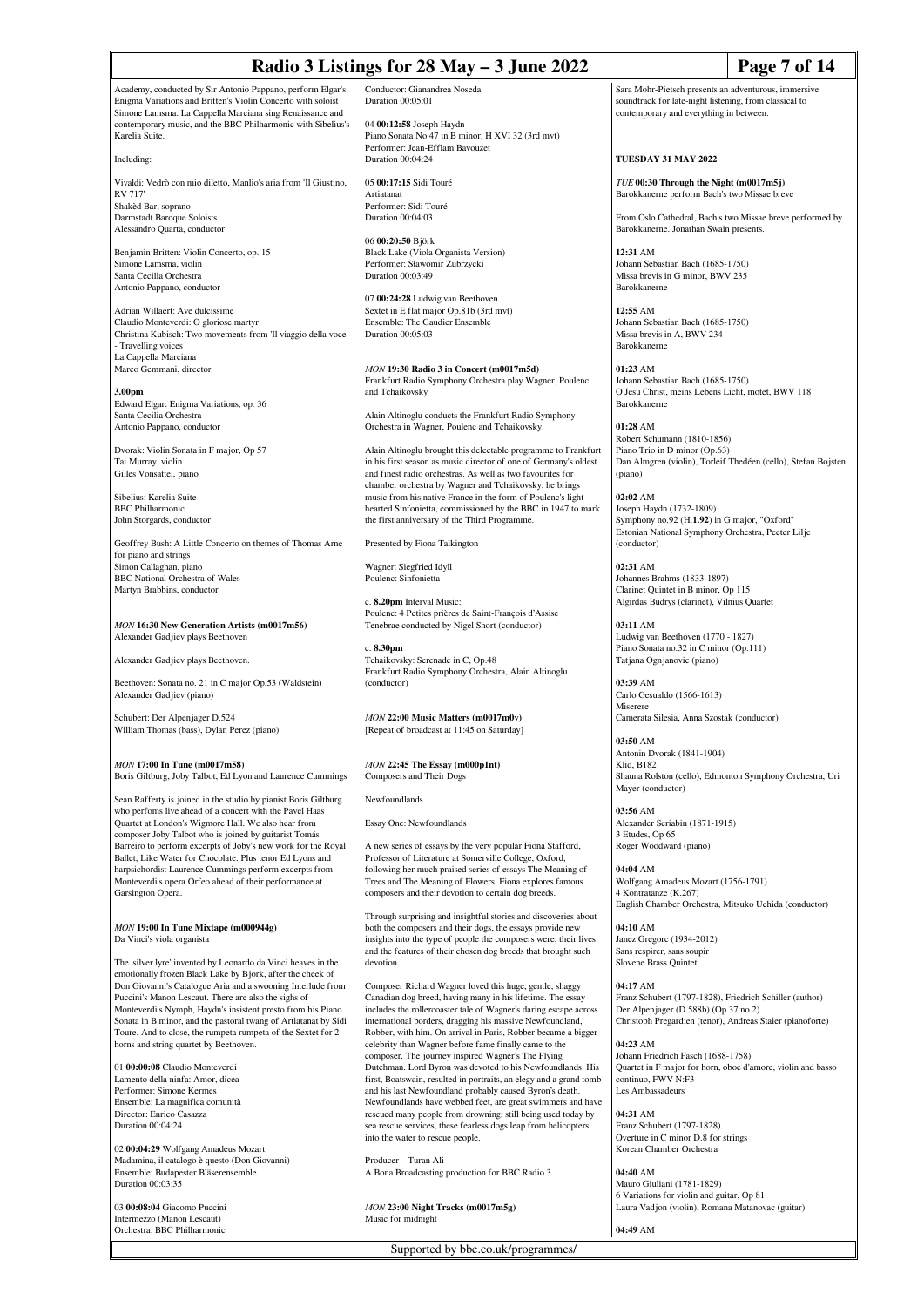| Page 8 of 14<br>Radio 3 Listings for 28 May – 3 June 2022                                                                                                                                                                                                                                                                                                                                                                                                                                                                                                                                  |                                                                                                                                                                                                                                                                                                                                                                                    |                                                                                                                                                                                                                                                                                                                                                                                                                                                                                                                        |  |  |
|--------------------------------------------------------------------------------------------------------------------------------------------------------------------------------------------------------------------------------------------------------------------------------------------------------------------------------------------------------------------------------------------------------------------------------------------------------------------------------------------------------------------------------------------------------------------------------------------|------------------------------------------------------------------------------------------------------------------------------------------------------------------------------------------------------------------------------------------------------------------------------------------------------------------------------------------------------------------------------------|------------------------------------------------------------------------------------------------------------------------------------------------------------------------------------------------------------------------------------------------------------------------------------------------------------------------------------------------------------------------------------------------------------------------------------------------------------------------------------------------------------------------|--|--|
| Edward Pallasz (1936-2019)<br>Epitafium<br>Polish Radio Choir, Wlodzimierz Siedlik (conductor)                                                                                                                                                                                                                                                                                                                                                                                                                                                                                             | Water Music (selected movts.)<br>Le Concert des Nations<br>directed by Jordi Savall                                                                                                                                                                                                                                                                                                | Daniel Müller-Schott, cello<br>La Scala Philharmonic Orchestra<br>Andrés Orozco-Estrada, conductor                                                                                                                                                                                                                                                                                                                                                                                                                     |  |  |
| 04:58 AM<br>Arcangelo Corelli (1653-1713)<br>Trio sonata in C major, Op 3 no 8<br>Il Seminario Musicale, Gerard Lesne (director)                                                                                                                                                                                                                                                                                                                                                                                                                                                           | Radamisto, Act 2: "Ombra caro di mia sposa"<br>Joyce di Donato, mezzo-soprano (Radamisto)<br>Il complesso Barocco<br>conducted by Alan Curtis,                                                                                                                                                                                                                                     | Felix Mendelssohn: Piano Trio in D minor, Op. 49<br>Amatis Piano Trio                                                                                                                                                                                                                                                                                                                                                                                                                                                  |  |  |
| 05:05 AM                                                                                                                                                                                                                                                                                                                                                                                                                                                                                                                                                                                   | I will magnify thee                                                                                                                                                                                                                                                                                                                                                                | TUE 17:00 In Tune (m0017m2r)<br>Baluji Shrivastav, Eímear Noone                                                                                                                                                                                                                                                                                                                                                                                                                                                        |  |  |
| Fryderyk Chopin (1810-1849)<br>Barcarolle, Op 60<br>Ronald Brautigam (fortepiano)                                                                                                                                                                                                                                                                                                                                                                                                                                                                                                          | Jacob Ferguson-Lobo (treble)<br>James Bowman (alto)<br>Michael McGuire (alto)<br>Jerome Finnis (tenor),                                                                                                                                                                                                                                                                            | Sean Rafferty is joined in the studio by British-Indian mult<br>instrumentalist Baluji Shrivastav who performs live ahead<br>performance at The Cut in Suffolk, and Sean talks to                                                                                                                                                                                                                                                                                                                                      |  |  |
| 05:14 AM<br>Anonymous<br>Suite                                                                                                                                                                                                                                                                                                                                                                                                                                                                                                                                                             | Maciek O'Shea (bass-baritone)<br>Choir of the Chapel Royal<br>The Musicians Extra-ordinary                                                                                                                                                                                                                                                                                         | conductor, composer and arranger Eimear Noone about the<br>Video Games in Concert performance at the Royal Albert I                                                                                                                                                                                                                                                                                                                                                                                                    |  |  |
| Hortus Musicus, Andres Mustonen (conductor)                                                                                                                                                                                                                                                                                                                                                                                                                                                                                                                                                | conducted by Andrew Gant                                                                                                                                                                                                                                                                                                                                                           | TUE 19:00 In Tune Mixtape (m0017m2t)                                                                                                                                                                                                                                                                                                                                                                                                                                                                                   |  |  |
| 05:22 AM<br>Frantisek Xaver Pokorný (1729-1794)<br>Concerto for Horn, Timpani and Strings in D major<br>Radek Baborák (horn), Prague Chamber Orchestra, Antonín<br>Hradil (conductor)                                                                                                                                                                                                                                                                                                                                                                                                      | TUE 13:00 Radio 3 Lunchtime Concert (m0017n7t)<br>2022 Hay Festival - Dvořák Plus performed by Aleksey<br>Semenenko (1/4)                                                                                                                                                                                                                                                          | Your daily classical soundtrack<br>An eclectic mix featuring classical favourites, lesser-known<br>gems and a few surprises                                                                                                                                                                                                                                                                                                                                                                                            |  |  |
| 05:38 AM<br>César Franck (1822-1890)<br>Sonata for violin and piano (M.8) in A major<br>Marianne Thorsen (violin), Havard Gimse (piano)                                                                                                                                                                                                                                                                                                                                                                                                                                                    | Sarah Walker presents Dvořák Plus, with music performed by<br>the violinist Aleksey Semenenko with the pianist Sam<br>Haywood, recorded at St Mary's Church, Hay-on-Wye, during<br>the 2022 Hay Festival. The concert includes Dvořák's Sonatina,<br>composed in America and featuring a theme he noted down on<br>his shirt cuff, when visiting the awesome natural wonder of the | TUE 19:30 Radio 3 in Concert (m0017m2w)<br>Stutzmann conducts Tchaikovsky's 'Pathétique' Symphony<br>The BBC Symphony Orchestra and BBC Symphony Choru<br>conducted by Natalie Stuzmann in Brahms' Nänie, Song of                                                                                                                                                                                                                                                                                                      |  |  |
| 06:05 AM<br>Carolus Antonius Fodor (1768-1846)<br>Symphony no 2 in G major, Op 13                                                                                                                                                                                                                                                                                                                                                                                                                                                                                                          | Minnehaha Falls. The programme also features music by<br>Austrian composer Maria Theresia von Paradis. Paradis was a<br>pianist, organist and singer, and composers such as Mozart,                                                                                                                                                                                                | Fates, and Song of Destiny. Plus Tchaikovsky's great Symp<br>No.6.                                                                                                                                                                                                                                                                                                                                                                                                                                                     |  |  |
| Netherlands Radio Chamber Orchestra, Anthony Halstead<br>(conductor)                                                                                                                                                                                                                                                                                                                                                                                                                                                                                                                       | Salieri and possibly Haydn all dedicated concertos to her. The<br>Sicilenne by Paradis is her most popular work.<br>In the second half of the concert, we hear music by the Swedish                                                                                                                                                                                                | In the combination of choir and orchestra, Brahms found a<br>perfect medium for spellbinding visions of paradise and<br>heartfelt lamentations for lost love. Both are enshrined in th<br>hushed tones of Nänie, Song of the Fates and the Song of                                                                                                                                                                                                                                                                     |  |  |
| TUE 06:30 Breakfast (m0017m2g)<br>Tuesday - Petroc's classical mix                                                                                                                                                                                                                                                                                                                                                                                                                                                                                                                         | violinist and composer Amanda Röntgen-Maier. Marriage to<br>fellow composer Julius Röntgen ended her career as a<br>performer, but the couple arranged private musical salons for                                                                                                                                                                                                  | Destiny, for which debuting conductor Nathalie Stutzmann<br>marshals the full forces of the BBC Symphony Orchestra a<br>Chorus.                                                                                                                                                                                                                                                                                                                                                                                        |  |  |
| Petroc Trelawny presents Radio 3's classical breakfast show,<br>featuring listener requests.                                                                                                                                                                                                                                                                                                                                                                                                                                                                                               | the likes of Grieg, Joachim and Brahms. It was during her<br>studies in Germany when in her twenties, that she composed her<br>violin sonata. The concert then ends with a popular work by                                                                                                                                                                                         | The atmosphere intensifies with a symphonic drama by a<br>composer who always wore his heart on his sleeve. Tchaiko                                                                                                                                                                                                                                                                                                                                                                                                    |  |  |
| Email 3breakfast@bbc.co.uk                                                                                                                                                                                                                                                                                                                                                                                                                                                                                                                                                                 | another violinist and composer, Sarasate, who was known for<br>composing technically difficult music.                                                                                                                                                                                                                                                                              | conducted this work's premiere just nine days before his de<br>the cause of which remains unsolved. Whatever the true sto<br>the music is the most emotional symphony Tchaikovsky ev                                                                                                                                                                                                                                                                                                                                   |  |  |
| TUE 09:00 Essential Classics (m0017m2j)<br>Tom McKinney                                                                                                                                                                                                                                                                                                                                                                                                                                                                                                                                    | Aleksey Semenenko, violin<br>Sam Haywood, piano                                                                                                                                                                                                                                                                                                                                    | wrote - a vivid, moving concert hall experience.<br>Recorded at the Barbican, London on 22nd May                                                                                                                                                                                                                                                                                                                                                                                                                       |  |  |
| Tom McKinney plays the best in classical music, with<br>discoveries and surprises rubbing shoulders with familiar<br>favourites.                                                                                                                                                                                                                                                                                                                                                                                                                                                           | Antonín Dvořák: Sonatina in G, Op 100<br>Maria Theresia von Paradis: Sicilenne<br>Amanda Röntgen-Maier: Sonata in B minor<br>Pablo de Sarasate: Introduction and Tarantella, Op 43                                                                                                                                                                                                 | Presented by Martin Handley<br>Johannes Brahms: Nänie<br>Gesang der Parzen (Song of the Fates) Op.89                                                                                                                                                                                                                                                                                                                                                                                                                   |  |  |
| 0915 Playlist starter – listen and send us your ideas for the next<br>step in our musical journey today.                                                                                                                                                                                                                                                                                                                                                                                                                                                                                   | Produced by Luke Whitlock                                                                                                                                                                                                                                                                                                                                                          | Schicksalslied (Song of Destiny) Op.54                                                                                                                                                                                                                                                                                                                                                                                                                                                                                 |  |  |
| 1010 Song of the Day - harnessing the magic of words, music<br>and the human voice.                                                                                                                                                                                                                                                                                                                                                                                                                                                                                                        | TUE 14:00 Afternoon Concert (m0017m2p)<br>Tuesday - Brahms at La Scala                                                                                                                                                                                                                                                                                                             | 8.10pm<br>Interval [Off CD]<br>Ursula Mamlok: Woodwind Quintet i) Molto Vivo; ii) And                                                                                                                                                                                                                                                                                                                                                                                                                                  |  |  |
| 1030 Playlist reveal - a sequence of music suggested by you in<br>response to our starter today.                                                                                                                                                                                                                                                                                                                                                                                                                                                                                           | Ian Skelly with another afternoon of recordings from BBC<br>orchestras and ensembles from across Europe. Today, Brahms                                                                                                                                                                                                                                                             | Tranquillo; iii) Allegro Molto<br>Windscape                                                                                                                                                                                                                                                                                                                                                                                                                                                                            |  |  |
| 1100 Essential Performers – this week our artist in focus is the<br>late organist and conductor, Simon Preston.<br>1130 Slow Moment - time to take a break for a moment's                                                                                                                                                                                                                                                                                                                                                                                                                  | Symphony No. 2 and Dvorak's Cello Concerto, with Daniel<br>Müller-Schott the soloist, with the La Scala Philharmonic<br>Orchestra conducted by Andrés Orozco-Estrada. The BBC                                                                                                                                                                                                      | Alessandro Scarlatti O cessate di piagarmi (Orch Courbier<br>Delaforge)<br>Nathalie Stuzmann (contralto)                                                                                                                                                                                                                                                                                                                                                                                                               |  |  |
| musical reflection.                                                                                                                                                                                                                                                                                                                                                                                                                                                                                                                                                                        | Philharmonic perform music by Bruno Maderna, including his<br>arrangements of pieces by Frescobaldi. Mendelssohn Piano Trio<br>in D minor with the Amatis Piano Trio. Also, Vivaldi with the<br>Darmstadt Baroque Soloists.                                                                                                                                                        | Orfeo 55<br><b>8.30</b> [Concert Part 2]<br>Pyotr Ilyich Tchaikovsky: Symphony No 6, 'Pathétique'                                                                                                                                                                                                                                                                                                                                                                                                                      |  |  |
| TUE 12:00 Composer of the Week (m0017m2l)<br>Handel and the Crown                                                                                                                                                                                                                                                                                                                                                                                                                                                                                                                          | Including:                                                                                                                                                                                                                                                                                                                                                                         | <b>BBC</b> Symphony Orchestra<br><b>BBC Symphony Chorus</b>                                                                                                                                                                                                                                                                                                                                                                                                                                                            |  |  |
| Diplomatic Manoeuvres<br>Hanover's prince-elector plans to capitalise on Handel's favour                                                                                                                                                                                                                                                                                                                                                                                                                                                                                                   | Vivaldi: Da piú venti, Argippo's aria from 'Argippo, RV 697-A'<br>Shakèd Bar, soprano<br>Darmstadt Baroque Soloists                                                                                                                                                                                                                                                                | Neil Ferris (chorus director)<br>Nathalie Stutzmann (conductor)                                                                                                                                                                                                                                                                                                                                                                                                                                                        |  |  |
| with the British queen. Presented by Donald Macleod.                                                                                                                                                                                                                                                                                                                                                                                                                                                                                                                                       | Alessandro Quarta, conductor                                                                                                                                                                                                                                                                                                                                                       | TUE 22:00 Free Thinking (m0017m2y)                                                                                                                                                                                                                                                                                                                                                                                                                                                                                     |  |  |
| Handel was born in Germany, but he became a naturalised<br>British citizen at the same time that two other native Germans,<br>King George I and King George II, were also learning to be<br>British after their house of Hanover acceded to the crown in<br>1714. This week, as we head towards the jubilee bank holiday,<br>Donald Macleod uncovers Handel's fascinating relationship<br>with Britain's monarchs, and examines how he and the Georgian<br>kings helped kick-start a new age of British culture and identity.<br>In today's programme, Handel appears to have cut his ties | Girolamo Frescobaldi (arr. Bruno Maderna): Tre Pezzi<br>Bruno Maderna: Venetian Journal<br>Benjamin Hulett, soloist<br><b>BBC</b> Scottish SO<br>Ilan Volkov, conductor<br>Adrian Willaert: O magnum mysterium<br>Gioseffo Zarlino: Virgo prudentissima<br>Christina Kubisch: Viaggio II, from 'Il viaggio della voce'<br>La Cappella Marciana                                     | Oceans and the Sea<br>Smugglers, refugees, trade and melting ice and polar<br>exploration are part of the conversation as Rana Mitter is jo<br>in the BBC tent at the Hay Festival by Nobel Prize-winning<br>author Abdulrazak Gurnah, whose books have drawn on his<br>birthplace Zanzibar and the refugees arriving at the Kent co<br>climate scientist Professor Emily Shuckburgh, who worked<br>the British Antarctic Survey; and Joan Passey, author of<br>Cornish Gothic, a New Generation Thinker on the scheme |  |  |
| completely with the house of Hanover and pledged his loyalty to<br>Britain's Queen Anne. But not everything is as it seems. Queen<br>Anne is sick, and Handel has a vital role to play behind the<br>scenes, as the royal courts in both London and Hanover plan for<br>the succession.                                                                                                                                                                                                                                                                                                    | Marco Gemmani, director<br>Schubert: Entr'acte No. 3 from 'Rosamunde'<br>Orchestra della Svizzera Italiana<br>Markus Poschner, conductor                                                                                                                                                                                                                                           | by BBC Radio 3 and the Arts and Humanities Research Co<br>to turn research into radio.<br>Producer: Ruth Watts<br>You can find a series of Lunchtime concerts recorded with<br>audiences at Hay being broadcast on BBC Radio 3 and an                                                                                                                                                                                                                                                                                  |  |  |
| Te Deum in D ('Queen Caroline'), Movts. 1 & 2.<br>Tim Mead, countertenor<br>Sean Clayton, tenor<br>Lisandro Abadie, bass-baritone<br>Les Arts Florissants<br>directed by William Christie                                                                                                                                                                                                                                                                                                                                                                                                  | 3pm<br>Brahms: Symphony No. 2 in D, op. 73<br>La Scala Philharmonic Orchestra<br>Andrés Orozco-Estrada, conductor<br>Dvořák: Cello Concerto in B minor, op. 104                                                                                                                                                                                                                    | episode of The Verb with Ian McMillan. The Free Thinkin<br>website has a collection of episodes exploring Green Think<br>and the environment - and a programmes looking at the his<br>of the sea with artist Hew Locke and three historians.                                                                                                                                                                                                                                                                           |  |  |

-Indian multiinstrumentalist Baluji Shrivastav who performs live ahead of his<br>performance at The Cut in Suffolk, and Sean talks to<br>conductor, composer and arranger Eimear Noone about the big<br>Video Games in Concert performance at the Ro

The BBC Symphony Orchestra and BBC Symphony Chorus conducted by Natalie Stuzmann in Brahms' Nänie, Song of the Fates, and Song of Destiny. Plus Tchaikovsky's great Symphony

The atmosphere intensifies with a symphonic drama by a<br>composer who always wore his heart on his sleeve. Tchaikovsky<br>conducted this work's premiere just nine days before his death,<br>the cause of which remains unsolved. What wrote – a vivid, moving concert hall experience.

Vivo; ii) Andante

ch Courbier and

Smugglers, refugees, trade and melting ice and polar<br>exploration are part of the conversation as Rana Mitter is joined<br>in the BBC tent at the Hay Festival by Nobel Prize-winning<br>author Abdulrazak Gurnah, whose books have d

You can find a series of Lunchtime concerts recorded with<br>audiences at Hay being broadcast on BBC Radio 3 and an<br>episode of The Verb with Ian McMillan. The Free Thinking<br>website has a collection of episodes exploring Green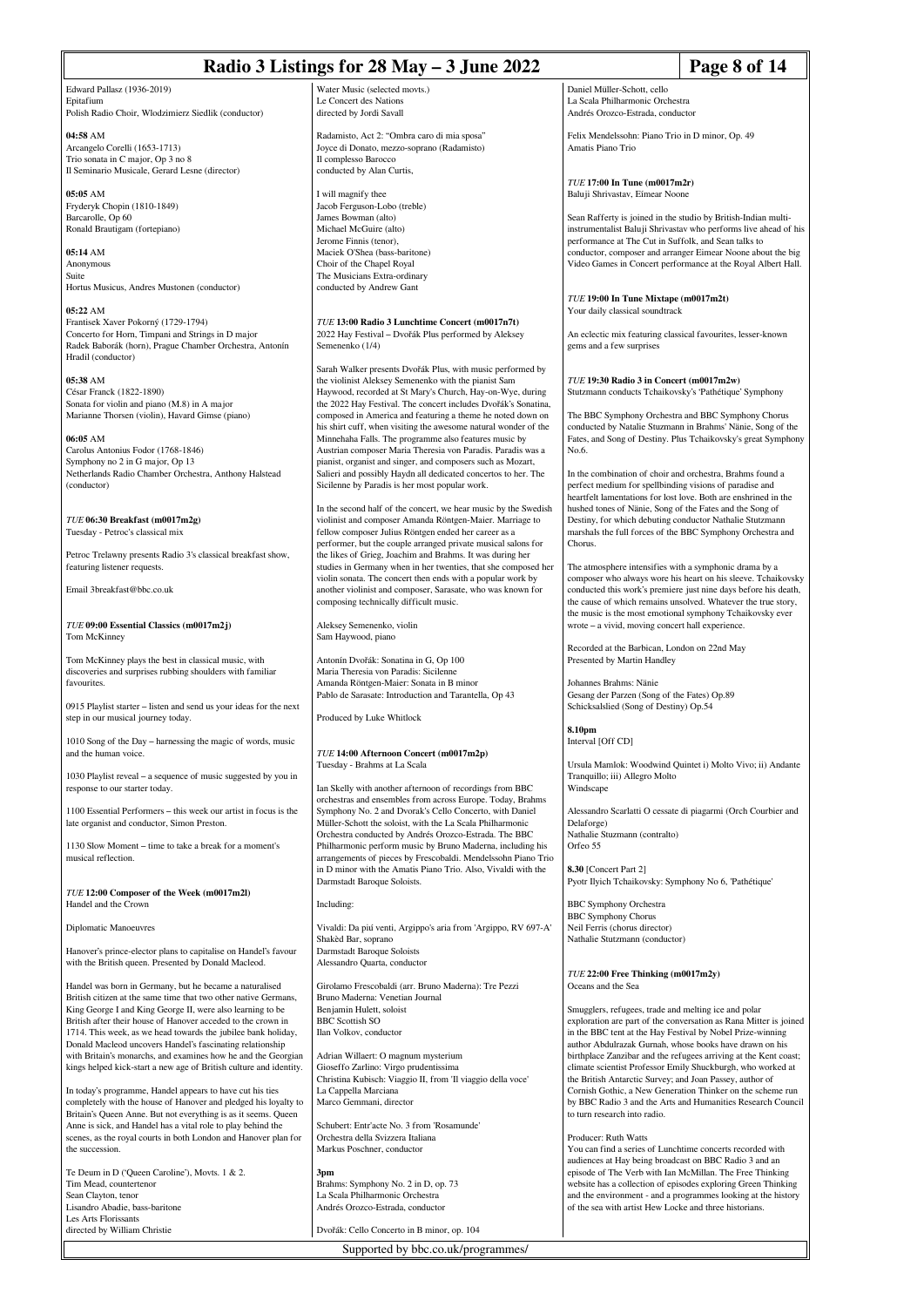## **Radio 3 Listings for 28 May – 3 June 2022** Page 9 of 14

*TUE* **22:45 The Essay (m000p2bq)** Composers and Their Dogs

Old English Sheepdogs

Essay Two: Old English Sheepdogs

A new series of essays by the very popular Fiona Stafford, Professor of Literature at Somerville College, Oxford, following her much praised series of essays The Meaning of Trees and The Meaning of Flowers, Fiona explores famous composers and their devotion to certain dog breeds.

Through surprising and insightful stories and discoveries about both the composers and their dogs, the essays provide new insights into the type of people the composers were, their lives and the features of their chosen dog breeds that brought such devotion.

Composer, eccentric and suffragette Dame Ethel Smyth, the first woman to have an Opera put on at the Met, had five Old English Sheepdogs in succession, all called 'Pan'. She was so obsessed with her dogs that she considered them almost like husbands and wrote a book about the depth of feeling and the need for composers to have canine companionship, called "Inordinate (?) Affection" with the question mark showing she knew others found her obsession odd. Her famous friends and lovers included Emmeline Pankhurst and Virginia Woolf, These sturdy dogs were used as herding dogs whose tails were docked for centuries to avoid taxes and only started being bred with long tails again from 2006. Other musical devotees include Paul McCartney, whose first of many Old English sheepdogs inspired the Beatles song "Martha My Dear".

Producer – Turan Ali A Bona Broadcasting production for BBC Radio 3

*TUE* **23:00 Night Tracks (m0017m30)** The late zone

Sara Mohr-Pietsch presents an adventurous, immersive soundtrack for late-night listening, from classical to contemporary and everything in between.

## **WEDNESDAY 01 JUNE 2022**

*WED* **00:30 Through the Night (m0017m32)** Wagner and Liszt

Tenor Stuart Skelton joins Men of the Berlin Radio Chorus, Berlin Radio Symphony Orchestra and conductor Vladimir Jurowski in Liszt's Faust Symphony. Jonathan Swain presents.

**12:31** AM Richard Wagner (1813-1883) Overture to 'Faust' WWV 59 Berlin Radio Symphony Orchestra, Vladimir Jurowski (conductor)

**12:44** AM

Franz Liszt (1811-1886) Two Episodes from Lenau's Faust, S. 110 Berlin Radio Symphony Orchestra, Vladimir Jurowski (conductor)

**01:10** AM

Franz Liszt (1811-1886) A Faust Symphony, S. 108 Stuart Skelton (tenor), Men of Berlin Radio Chorus, Justus Barleben (director), Berlin Radio Symphony Orchestra, Vladimir Jurowski (conductor)

**02:21** AM Johann Joachim Quantz (1697-1773) Trio in E flat major (QV 218) Nova Stravaganza

**02:31** AM Antonio Vivaldi (1678-1741) The Four Seasons, Concertos Op.8 Nos.1-4 Barbara Jane Gilby (violin), Tasmanian Symphony Chamber Players, Geoffrey Lancaster (conductor)

### **03:11** AM

Johannes Brahms (1833-1897) Seven Songs: Wir wandelten (Op.96 No.2); Alte Liebe - from Fünf Gesäng (Op.72); Das Mädchen spricht (Op.107 No.3); Immer leiser wird mein Schlummer - from 5 Lieder fur eine tiefere Stimme (Op.105); Meine Liebe ist Grün - from Neun Lieder und Gesange (Op.63); Von ewiger liebe (Op.43 No.1); Der Tod, das ist die kühler Nacht - from Vier Lieder (Op.96) Barbara Hendricks (soprano), Leif Ove Andsnes (piano)

**03:31** AM

Dmitry Shostakovich (1906-1975), Levon Atovmyan (arranger), Bläserserenaden Zurich (arranger)

5 works for violin and piano arr. for flute, bassoon and harp Andrea Kollé (flute), Maria Wildhaber (bassoon), Sarah Verrue (harp)

**03:41** AM Johan Svendsen (1840-1911) Norwegian artists' carnival Op.14 Norwegian Radio Orchestra, Ari Rasilainen (conductor)

**03:49** AM Francesco Cavalli (1602-1676) Salve Regina (Hail, Holy Queen) Monteverdi Choir, English Baroque Soloists, John Eliot Gardiner (conductor)

**03:57** AM Dorothy Howell (1898-1982) Two Pieces for Muted Strings BBC Symphony Orchestra, Michael Collins (conductor)

**04:07** AM

Edvard Grieg (1843-1907), Unknown (arranger) Solveig's Song from "Peer Gynt" (Op.23), arr. for oboe and piano

Wan-Soo Mok (oboe), Hyun-Soo Cho (piano)

**04:11** AM Bohuslav Martinů (1890-1959) Etudes and polkas (book 3): Étude in A major (Moderato); 2. Polka in A major (Poco allegro); 3. Étude in F major (Allegro); 4. Polka in A major (Moderato); 5. Étude in F major (Allegro) Antonín Kubálek (piano)

**04:21** AM Johann Strauss II (1825-1899) Schatz-Walzer ('Treasure Waltz') from Der Zigeunerbaron (Op.418) Kitchener-Waterloo Symphony Orchestra, Raffi Armenian (conductor)

**04:31** AM Johann Adolf Hasse (1699-1783) Flute Cantata Maurice Steger (recorder), La Cetra Baroque Orchestra Basle, Maurice Steger (conductor)

**04:41** AM Fryderyk Chopin (1810-1849) Nocturne in G, Op 37 no 2 Ignacy Jan Paderewski (piano)

**04:49** AM Kaspar Förster (1616-1673) Dulcis amor Jesu (KBPJ.16) Olga Pasiecznik (soprano), Marta Boberska (soprano), Il Tempo Baroque Ensemble

**04:57** AM John Carmichael (b.1930), Michael Hurst (arranger) A Country Fair arr. Hurst for orchestra Jack Harrison (clarinet), West Australian Symphony Orchestra, Richard Mills (conductor)

**05:06** AM Jean Sibelius (1865-1957) Petite Suite Royal Academy of Music Brass Soloists

**05:14** AM Antoine Forqueray ['le père'] (1672-1745) La Rameau & Jupiter Teodoro Baù (viola da gamba), Deniel Perer (harpsichord)

**05:23** AM Gustav Mahler (1860-1911), Friedrich Ruckert (author) Kindertotenlieder Robert Holl (bass), Concertgebouworkest, Riccardo Chailly (conductor)

**05:50** AM Heitor Villa-Lobos (1887-1959) Kyrie and Gloria from 'Missa Sao Sebastiao' Danish National Girls Choir, Michael Bojesen (conductor)

**06:02** AM Wolfgang Amadeus Mozart (1756-1791) Concerto for piano and orchestra no.21 (K.467) in C major Havard Gimse (piano), Trondheim Symphony Orchestra, Susanna Mälkki (conductor)

*WED* **06:30 Breakfast (m0017m5l)** Wednesday - Petroc's classical alarm call

Petroc Trelawny presents Radio 3's classical breakfast show, featuring listener requests.

Email 3breakfast@bbc.co.uk

Supported by bbc.co.uk/programmes/

*WED* **09:00 Essential Classics (m0017m5n)** Tom McKinney

Tom McKinney plays the best in classical music, featuring new discoveries, some musical surprises and plenty of familiar favourites.

0915 Playlist starter – listen and send us your ideas for the next step in our musical journey today.

1010 Song of the Day – harnessing the magic of words, music and the human voice.

1030 Playlist reveal – a sequence of music suggested by you in response to our starter today.

1100 Essential Performers – another track from our featured artist this week, the late organist and conductor Simon Preston.

1130 Slow Moment – time to take a break for a moment's musical reflection.

*WED* **12:00 Composer of the Week (m0017m5q)** Handel and the Crown

New Broom

The death of King George I brings new challenges for Handel, and new opportunities. Presented by Donald Macleod.

Handel was born in Germany, but he became a naturalised British citizen at the same time that two other native Germans, King George I and King George II, were also learning to be British after their house of Hanover acceded to the crown in 1714. This week, as we head towards the jubilee bank holiday, Donald Macleod uncovers Handel's fascinating relationship with Britain's monarchs, and examines how he and the Georgia Kings helped kick-start a new age of British culture and identity.

Today, an escalating rivalry between Handel's star sopranos at his opera company creates a terrible breach of royal etiquette. The accession of a new British king leads to a key turning point in Handel's relationship with his adopted country.

Overture to Admeto Akademie für Alte Musik Berlin Directed by Andreas Scholl

Riccardo primo, re d'Inghilterra, Act 2 'T'amo si' Lawrence Zazzo, countertenor (Riccardo) Núria Rial, soprano (Costanza) Kammerorchester Basel Conducted by Paul Goodwin

My Heart is Inditing Choir of King's College Cambridge, Academy of Ancient Music Conducted by Stephen Cleobury

Ariodante Act III: 'Dopo Notte' and Finale Anne Sofie von Otter, mezzo-soprano (Ariodante) Lynne Dawson, soprano (Ginerva) Les Musiciens du Louvre Conducted by Marc Minkowski

Zadok the Priest The Sixteen Conducted by Harry Christophers

*WED* **13:00 Radio 3 Lunchtime Concert (m0017n7w)** 2022 Hay Festival – Dvořák Plus with the Mithras Piano Trio and Gary Pomeroy (2/4)

Sarah Walker presents Dvořák Plus, with music performed by the Mithras Piano Trio who are joined by the viola player Gary Pomeroy. Their concert was recorded at St Mary's Church, Hayon-Wye, during the 2022 Hay Festival. Their programme includes a lesser known work by Gustav Mahler, who is more famous for his large-scale symphonic works. This one movement piano quartet dates from his student years, possibly around 1876. Dvořák's Piano Quartet in D which was composed one year earlier and at a time when he was relatively unknown. It didn't receive its premiere performance until 1880 in Prague.

Mithras Piano Trio Ionel Manciu, violin Leo Popplewell, cello Dominic Degavino, piano Gary Pomeroy, viola

Gustav Mahler: Piano Quartet in A minor Antonín Dvořák: Piano Quartet in D, Op 23

Produced by Luke Whitlock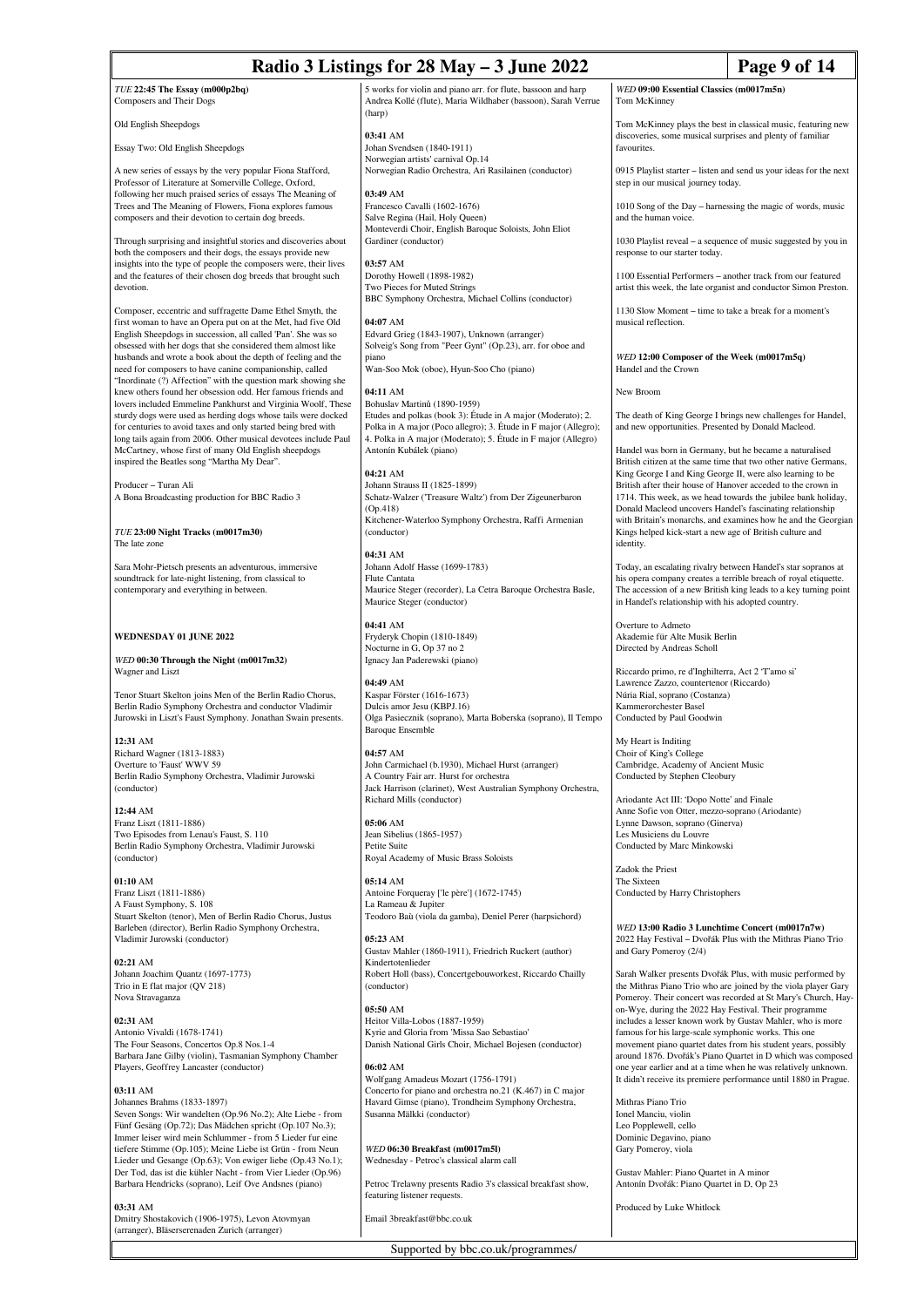# **Radio 3 Listings for 28 May – 3 June 2022** Page 10 of 14

*WED* **14:00 Afternoon Concert (m0017m5s)** Wednesday - Katya Kabanova, Act 1

Fiona Talkington introduces Act 1 of Leos Janacek's Katya Kabanova, from Rome Opera, with Acts 2 and 3 following on Thursday and Friday. Also, music from other ensembles from the BBC and Europe, including Edmund Rubbra Nature's Song and Elizabeth Maconchy's Piano Concertino, with soloist Simon Callaghan and the BBC National Orchestra of Wales. The BBC Philharmonic plays Debussy's Iberia. Also, Saint-Saens Oboe Sonata in D, with Francois Lelelux.

## Including:

Edmund Rubbra: Nature's song Simon Callaghan, piano BBC National Orchestra of Wales Martyn Brabbins, conducto

Andrea Gabrieli: Maria Stabat ad monumentum Giovanni Gabrieli: Inclina Domine Christina Kubisch: Two movements from 'Il viaggio della voce' La Cappella Marciana Marco Gemmani, direct

Debussy: Iberia - from Images for Orchestra BBC Philharmonic Juanjo Mena, conductor

Saint-Saens: Oboe Sonata in D, op. 166 Francois Lelelux, oboe Emmanuel Strosser, piano

**3pm** Leos Janacek: Katya Kabanova - opera in 3 acts

Act 1

Savël Prokofjevic Dikój, a merchant: Stephen Richardson, bass Boris Grigorjevič, Dikój's nephew: Charles Workman, tenor Marfa Ignatěvna Kabanová (Kabanicha), widow of a rich merchant: Susan Bickley, contralto Tichon Ivanyč Kabanov, her son: Julian Hubbard, tenor Káťa (Katerina), Tichon's wife: Corinne Winters, soprano Váňa Kudrjaš, a schoolteacher: Sam Furness, tenor Varvara, a foundling: Carolyn Sproule, mezzo-soprano Kuligin, friend of Vána Kudrjaš: Lukáš Zeman, baritone

Rome Opera Chorus Roberto Gabbiani, chorus director Rome Opera Orchestra David Robertson, conductor

Elizabeth Maconchy: Piano concertino Simon Callaghan, piano BBC National Orchestra of Wales Martyn Brabbins, conductor

*WED* **16:00 Choral Evensong (m0017m5v)** St George's, Windsor

From the Queen's Free Chapel of St George, Windsor Castle to mark the platinum jubilee of Her Majesty the Queen.

Introit: O Lord, make thy servant Elizabeth (Byrd) Responses: Radcliffe Psalm 46 (from Luther) First Lesson: 1 Kings 3 vv.3-15 Canticles: Stanford in A Second Lesson: John 13 vv.3-14 Anthem: God is our hope and strength (Greene) Voluntary: Orb and Sceptre (Walton)

James Vivian (Director of Music) Luke Bond (Assistant Director of Music)

Recorded 24 May 2022.

*WED* **17:00 In Tune (m0017m5x)** Ian Shaw, Avlana Eisenberg

Sean Rafferty is joined by vocalist and pianist Ian Shaw who celebrates his 60th birthday with a concert at London's King's Place. Plus Sean talks to conductor Avlana Eisenberg about her new recording of works by William Grant Still with violinist Zina Schiff and the Royal Scottish National Orchestra.

*WED* **19:00 In Tune Mixtape (m0017m5z)** Classical music for your journey

An eclectic mix featuring classical favourites, lesser-known gems and a few surprises

*WED* **19:30 Radio 3 in Concert (m0017m61)** Final Flourishes

From Bridgewater Hall, Manchester

ented by Nicola Heywood Thomas

Ben Gernon and the BBC Philharmonic host a concert showcasing three works by composers who brought the experience and skills honed by a lifetime's experience to create breathtaking works that continue to inspire and amaze. The orchestra is joined by Manchester musicians at the start of their musical adventures.

The programme begins that Manchester collaboration: the BBC Philharmonic is joined by soloists from Manchester's Royal Northern College of Music and from Chetham's School of Music for Haydn's final stunning Mass, his "Harmoniemesse". Named after the German term "Harmonie", meaning a wind ensemble, the woodwind and horns weave their way through the piece, adding another dimension of character and colour to a genre which he already knew well. Written for Esterhazy, he was at home here in a community in which he was loved, respected and had been encouraged to experiment. Haydn looks back to the Baroque but also forward to larger-scale works of the nineteenth century. Instrumental colour and inspiration from the Baroque are also important in Webern's delicate orchestration of Bach's six-part Ricercar from his Musical Offering. Using a tune given to him by Frederick the Great, Bach created a weave of the material but didn't specify an instrument to play his composition. Twentieth century genius orchestrator Anton Webern colours Bach's work, bringing the notes off the page to create an extra dimension of line and texture. The concert began with a final Mass and ends with a final Symphony, Mozart's. Echoes of Bach's counterpoint resound in the astonishing last movement of the breathtaking "Jupiter" Symphony.

Haydn: Mass in B flat (Harmoniemesse) (H XXII 14)

**8.15** (CD) Marcello arr. Bach: Oboe Concerto in D minor (BWV 974) Alexander Tharaud

Bach arr Webern: Musical Offering: Ricercar a 6 Mozart: Symphony No. 41 "Jupiter"

Georgie Malcolm (soprano) Clara Mouriz (mezzo-soprano) Joshua Ellicott (tenor) Thomas Ashdown (baritone) Chetham's Chamber Choir BBC Philharmonic Ben Gernon (conductor)

*WED* **22:00 Free Thinking (m0017m63)** Amia Srinivasan and Philosophical Genealogy

In Amia Srinivasan's book The Right to Sex, she discusses some of the most hotly controversial topics of today: sex work, pornography, the nature of sexual liberation. What can and should a philosopher bring to these debates?

Also, we explore one of the philosophical techniques informing Srinivasan's work: genealogy. First named by Friedrich Nietzsche (although arguably practised by philosophers before him) and developed by Michel Foucault and Bernard Williams, amongst others, genealogy seeks to investigate concepts and institutions by looking at the contingent historical situations in which they arose and that have shaped them over time.

Christopher Harding in conversation with Amia Srinivasan, Caterina Dutilh Vovaes and Christoph Schurinnga.

Producer: Luke Mulhall

*WED* **22:45 The Essay (m000p02g)** Composers and Their Dogs

Poodles

Essay Three: Poodles

A new series of essays by the very popular Fiona Stafford, Professor of Literature at Somerville College, Oxford, following her much praised series of essays The Meaning of Trees and The Meaning of Flowers, Fiona explores famous composers and their devotion to certain dog breeds.

Through surprising and insightful stories and discoveries about both the composers and their dogs, the essays provide new insights into the type of people the composers were, their lives and the features of their chosen dog breeds that brought such devotion.

As an older man, Joseph Haydn was very comfortably off, living in the Esterhazy court in eastern Austria. An unlikely flirtation developed between him and a young woman who inadvertently offended him, when an incredible tale about her lover's poodle prompted her to beg Haydn to set the tale to

music. The story uncovers the depth of his loneliness and the fragility of his ego. Frédéric Chopin is famously reported as having been besotted with his lover, Georges Sand's toy poodle who was the inspiration for his Minute Waltz due to its pirouetting. However, our research shows this not to be the case – not only was the white fluffy dog in question probably not a toy poodle, but the name of the waltz has much less to do with sixty seconds and far more to do with dog sizes. Poodles in the 1960s were seen as glamour dogs, the choice of Marilyn Monroe, Elizabeth Taylor, Walt Disney and surprisingly also Elvis Presley who gave them as gifts to women he courted. There's been a resurgence in recent decades for cross-breeding poodles as their coats are non-allergic for humans. Plus, poodle tales involving Beethoven, and Rodgers and Hammerstein.

Producer – Turan Ali ; A Bona Broadcasting production for BBC Radio 3

*WED* **23:00 Night Tracks (m0017m65)** A little night mus

Sara Mohr-Pietsch presents an adventurous, immersive soundtrack for late-night listening, from classical to contemporary and everything in between.

## **THURSDAY 02 JUNE 2022**

*THU* **00:30 Through the Night (m0017m67)** New Year's Concert from the Liszt Academy, Budapest

To celebrate the New Year, masterpieces from composers of different generations, styles and genres, including one of Liszt's Hungarian Rhapsodies and the polka, Hail to Hungary, by Johann Strauss ll. Jonathan Swain presents.

**12:31** AM Ludwig van Beethoven (1770 - 1827) Overture to King Stephen op 117 Hungarian Radio Symphony Orchestra, Tamás Vásáry (conductor)

**12:39** AM Franz Liszt (1811-1886) Hungarian Rhapsody no 15 in A minor S. 244/15 Gergely Kovacs (piano)

**12:45** AM Gioachino Rossini (1792-1868) Overture to 'La gazza ladra' Hungarian Radio Symphony Orchestra, Tamás Vásáry (conductor)

**12:57** AM Hector Berlioz (1803-1869) Le Carnaval Romain overture op 9 Hungarian Radio Symphony Orchestra, Martin Rajna (conductor)

**01:06** AM Franz Liszt (1811-1886) Mephisto Waltz no 1, S.514 Gergely Kovacs (piano)

**01:18** AM Georg Philipp Telemann (1681-1767) Concerto Sonata in D, TWV 44:1 Tamas Palfalvi (trumpet), Hungarian Radio Symphony Orchestra, Tamás Vásáry (conductor)

**01:24** AM Ernö Dohnányi (1877-1960) Finale from 'Sextet in C, op 37 Vilmos Olah (violin), Janos Fejervari (viola), Gergely Devich (cello), Zsanett Nyujto (clarinet), Sandor Berkl (horn), Gergely Kovacs (piano)

**01:31** AM Johannes Brahms (1833-1897) Hungarian Dance no 6 in D Hungarian Radio Symphony Orchestra, Tamás Vásáry (conductor)

**01:35** AM Johann Strauss II (1825-1899) Eljen a magyar! Polka schnell op 373 Hungarian Radio Symphony Orchestra, Tamás Vásáry (conductor)

**01:39** AM Johannes Brahms (1833-1897) Hungarian Dance no 5 in G minor Hungarian Radio Symphony Orchestra, Tamás Vásáry (conductor)

**01:42** AM Wolfgang Amadeus Mozart (1756-1791)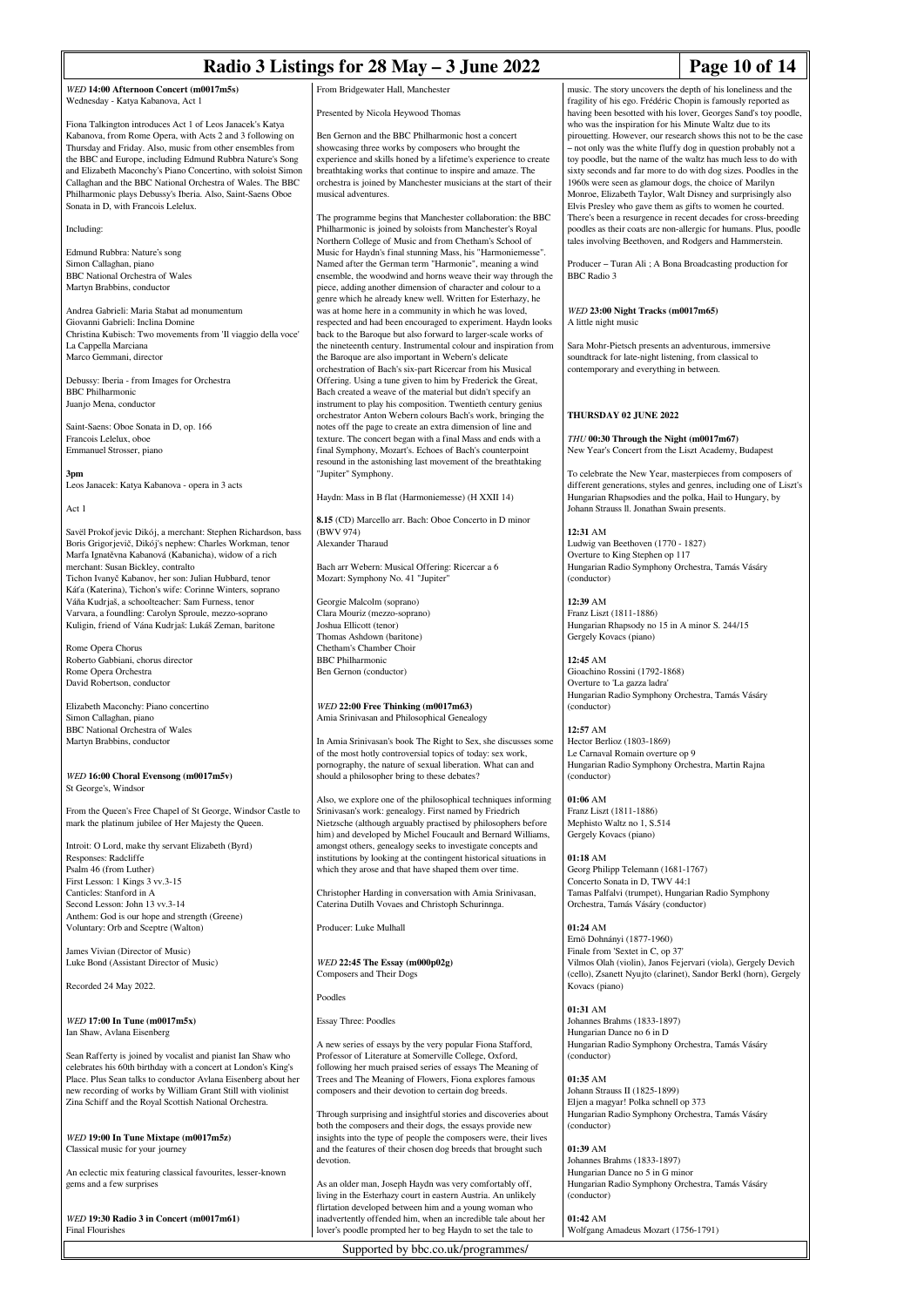| Radio 3 Listings for 28 May - 3 June 2022<br>Page 11 of 14                                                      |                                                                                                                                    |                                                                                                                |                                                                                                                           |  |
|-----------------------------------------------------------------------------------------------------------------|------------------------------------------------------------------------------------------------------------------------------------|----------------------------------------------------------------------------------------------------------------|---------------------------------------------------------------------------------------------------------------------------|--|
| Quartet for flute and strings (KA.171) in C major                                                               | THU 06:30 Breakfast (m0017m6y)                                                                                                     | Ionel Manciu, violin                                                                                           |                                                                                                                           |  |
| Yong-Woo Chun (violin), Myung-Hee Cho (viola), Jink-Yung<br>Chee (cello), Young-Mi Kim (flute)                  | Thursday - Petroc's classical commute                                                                                              | Leo Popplewell, cello<br>Dominic Degavino, piano                                                               |                                                                                                                           |  |
|                                                                                                                 | Petroc Trelawny presents Radio 3's classical breakfast show,                                                                       |                                                                                                                |                                                                                                                           |  |
| 01:59 AM<br>Dmitry Shostakovich (1906-1975)                                                                     | featuring listener requests.                                                                                                       | Shulamit Ran: Soliloquy<br>Antonín Dvořák: Piano Trio No 3 in F minor, Op 65                                   |                                                                                                                           |  |
| Sonata for cello and piano (Op.40) in D minor                                                                   | Email 3breakfast@bbc.co.uk                                                                                                         |                                                                                                                |                                                                                                                           |  |
| Li-Wei (cello), Gretel Dowdeswell (piano)                                                                       |                                                                                                                                    | Produced by Luke Whitlock                                                                                      |                                                                                                                           |  |
| 02:31 AM                                                                                                        | THU 09:00 Essential Classics (m0017m70)                                                                                            |                                                                                                                |                                                                                                                           |  |
| Pyotr Ilyich Tchaikovsky (1840-1893)                                                                            | Tom McKinney                                                                                                                       | THU 14:00 Afternoon Concert (m0017m74)                                                                         |                                                                                                                           |  |
| Symphony No 1 in G minor 'Winter Daydreams'<br>Bergen Philharmonic Orchestra, Alan Buribayev (conductor)        | Tom McKinney plays the best in classical music, with familiar                                                                      | Thursday - Katya Kabanova, Act 2                                                                               |                                                                                                                           |  |
| 03:13 AM                                                                                                        | favourites alongside new discoveries and musical surprises.                                                                        |                                                                                                                | Fiona Talkington introduces the second act of Leos Janacek's<br>Katya Kabanova, from Rome Opera. Catch up with Act 1 from |  |
| Franz Schubert (1797-1828)                                                                                      | 0915 Playlist starter – listen and send us your ideas for the next                                                                 |                                                                                                                | Wednesday's programme. Also, Sibelius' Symphony No. 3 with                                                                |  |
| 6 Moments musicaux for piano, D.780<br>Martin Helmchen (piano)                                                  | step in our musical journey today.                                                                                                 | National Orchestra of Wales, with soloist Simon Callaghan,                                                     | the BBC Philharmonic, Addison's Wellington Suite with BBC                                                                 |  |
|                                                                                                                 | 1010 Song of the Day – harnessing the magic of words, music                                                                        |                                                                                                                | Mark-Anthony Turnage's Set To, Tchaikovsky's Francesca da                                                                 |  |
| 03:42 AM<br>Richard Strauss (1864-1949)                                                                         | and the human voice.                                                                                                               | Rimini.                                                                                                        |                                                                                                                           |  |
| Die Gottin im Putzzimmer                                                                                        | 1030 Playlist reveal – a sequence of music suggested by you in                                                                     | Including:                                                                                                     |                                                                                                                           |  |
| Danish National Radio Choir, Stefan Parkman (conductor)                                                         | response to our starter today.                                                                                                     | Weber: Overture to 'Der Freischütz, op. 77'                                                                    |                                                                                                                           |  |
| 03:48 AM                                                                                                        | 1100 Essential Performers - this week we celebrate the artistry                                                                    | La Scala Philharmonic Orchestra                                                                                |                                                                                                                           |  |
| Alessandro Scarlatti (1660-1725)<br>Concerto Grosso No 1 in F minor                                             | of the late Simon Preston, organist and conductor.                                                                                 | Andrés Orozco-Estrada, conductor                                                                               |                                                                                                                           |  |
| Tafelmusik Baroque Orchestra, Jeanne Lamon (conductor)                                                          | 1130 Slow Moment – time to take a break for a moment's                                                                             | Sibelius: Symphony No. 3                                                                                       |                                                                                                                           |  |
| 03:56 AM                                                                                                        | musical reflection.                                                                                                                | <b>BBC</b> Philharmonic<br>John Storgards, conductor                                                           |                                                                                                                           |  |
| Zoltán Kodály (1882 - 1967)                                                                                     |                                                                                                                                    |                                                                                                                |                                                                                                                           |  |
| Sonatina for cello & piano<br>László Mező (cello), Lóránt Szücs (piano)                                         | THU 12:00 Composer of the Week (m0017m72)<br>Handel and the Crown                                                                  | John Addison: Wellington Suite<br>Simon Callaghan, piano                                                       |                                                                                                                           |  |
|                                                                                                                 |                                                                                                                                    | BBC National Orchestra of Wales                                                                                |                                                                                                                           |  |
| 04:05 AM<br>Uuno Klami (1900-1961)                                                                              | A Break with the Past                                                                                                              | Martyn Brabbins, conductor                                                                                     |                                                                                                                           |  |
| Helsinki March for orchestra                                                                                    | Handel decides his career needs a change of direction following                                                                    | 3pm                                                                                                            |                                                                                                                           |  |
| Finnish Radio Symphony Orchestra, George de Godzinsky<br>(conductor)                                            | an important trip to Ireland. Presented by Donald Macleod.                                                                         | Leos Janacek: Katya Kabanova - opera in 3 acts                                                                 |                                                                                                                           |  |
|                                                                                                                 | Handel was born in Germany, but he became a naturalised                                                                            | Act 2                                                                                                          |                                                                                                                           |  |
| 04:11 AM<br>Carl Philipp Emanuel Bach (1714-1788)                                                               | British citizen at the same time that two other native Germans,<br>King George I and King George II, were also learning to be      |                                                                                                                | Savël Prokofjevic Dikój, a merchant: Stephen Richardson, bass                                                             |  |
| Keyboard Sonata in A minor, Wq 57 no 2                                                                          | British after their house of Hanover acceded to the crown in                                                                       |                                                                                                                | Boris Grigorjevič, Dikój's nephew: Charles Workman, tenor                                                                 |  |
| Pavel Kolesnikov (piano)                                                                                        | 1714. This week, as we head towards the jubilee bank holiday,<br>Donald Macleod uncovers Handel's fascinating relationship         | Marfa Ignatěvna Kabanová (Kabanicha), widow of a rich<br>merchant: Susan Bickley, contralto                    |                                                                                                                           |  |
| 04:20 AM<br>Antonio Vivaldi (1678-1741)                                                                         | with Britain's monarchs, and examines how he and the Georgian                                                                      | Tichon Ivanyč Kabanov, her son: Julian Hubbard, tenor                                                          |                                                                                                                           |  |
| Concerto in D minor (Op.3 No.11) from 'L'Estro Armonico'                                                        | kings helped kick-start a new age of British culture and identity.                                                                 | Káťa (Katerina), Tichon's wife: Corinne Winters, soprano<br>Váňa Kudrjaš, a schoolteacher: Sam Furness, tenor  |                                                                                                                           |  |
| Tafelmusik Baroque Orchestra, Jeanne Lamon (conductor)                                                          | Today, Handel loses one of his staunchest allies within the royal<br>family, and he searches for a new business model as Britain's | Varvara, a foundling: Carolyn Sproule, mezzo-soprano<br>Kuligin, friend of Vána Kudrjaš: Lukáš Zeman, baritone |                                                                                                                           |  |
| 04:31 AM                                                                                                        | theatregoers fall out of love with his beloved Italian opera.                                                                      |                                                                                                                |                                                                                                                           |  |
| Carl Friedrich Abel (1723-1787)<br>Symphony in C major, Op 10 No 4                                              | Funeral Anthem for Queen Caroline: I. Introduction, II. The                                                                        | Rome Opera Chorus<br>Roberto Gabbiani, chorus director                                                         |                                                                                                                           |  |
| La Stagione Frankfurt, Michael Schneider (conductor)                                                            | Ways of Zion do Morn                                                                                                               | Rome Opera Orchestra                                                                                           |                                                                                                                           |  |
| 04:40 AM                                                                                                        | Bremen Baroque Orchestra<br>Alsfelder Vocal Ensemble                                                                               | David Robertson, conductor                                                                                     |                                                                                                                           |  |
| Fryderyk Chopin (1810-1849)                                                                                     | conducted by Wolfgang Helbich                                                                                                      | Mozart: Quintet in C major, K 515                                                                              |                                                                                                                           |  |
| Three Mazurkas, Op 59<br>Kevin Kenner (piano)                                                                   | Messiah: 'Every valley shall be exalted' and No.4 'And the glory                                                                   | Lise Berthaud, viola<br>Armida Quartet                                                                         |                                                                                                                           |  |
|                                                                                                                 | of the Lord shall be revealed'                                                                                                     |                                                                                                                |                                                                                                                           |  |
| 04:50 AM<br>Johann Sebastian Bach (1685-1750)                                                                   | Allan Clayton, tenor<br>Polyphony                                                                                                  | Baldwin: A Browninge of 3 voices<br>Van Eyck: English Nightingale                                              |                                                                                                                           |  |
| 4 Schemelli Chorales (BWV.478, 484, 492 and 502)                                                                | <b>Britten Sinfonia</b>                                                                                                            | Holborne: Pavana "The Funeral" and Galliard, a 5                                                               |                                                                                                                           |  |
| Bernarda Fink (mezzo soprano), Marco Fink (bass baritone),<br>Domen Marincic (gamba), Dalibor Miklavcic (organ) | Conducted by Stephen Layton                                                                                                        | Brade: Courante<br>Il Giardino Armonico                                                                        |                                                                                                                           |  |
| 05:00 AM                                                                                                        | Israel in Egypt: (extracts from Parts II and III)<br>The Sixteen                                                                   | Giovanni Antonini, director                                                                                    |                                                                                                                           |  |
| Zoltán Kodály (1882 - 1967)                                                                                     | Conducted by Harry Christophers                                                                                                    |                                                                                                                | Tchaikovsky: Francesca da Rimini - symphonic fantasia after                                                               |  |
| Adagio for viola and piano in C major (1905)<br>Morten Carlsen (viola), Sergej Osadchuk (piano)                 | Concerto Grosso no.12 in B minor                                                                                                   | Dante $(Op. 32)$<br><b>BBC</b> Symphony Orchestra                                                              |                                                                                                                           |  |
|                                                                                                                 | The Academy of Ancient Music                                                                                                       | David Robertson, conductor                                                                                     |                                                                                                                           |  |
| 05:10 AM<br>Jan van Gilse (1881-1944)                                                                           | Directed by Andrew Manze                                                                                                           | Mark-Anthony Turnage: Set To                                                                                   |                                                                                                                           |  |
| String Quartet (Unfinished, 1922)                                                                               | 'Dettingen' Te Deum: 'Vouchsafe, O Lord, to keep us this day'                                                                      | BBC Philharmonic (brass section)                                                                               |                                                                                                                           |  |
| <b>Ebony Quartet</b>                                                                                            | The Choir of Trinity College, Cambridge<br>Christopher Lowrey, countertenor                                                        |                                                                                                                |                                                                                                                           |  |
| 05:20 AM                                                                                                        | Robin Firth, tenor                                                                                                                 | THU 17:00 In Tune (m0017m76)                                                                                   |                                                                                                                           |  |
| Henry Purcell (1659-1695)<br>Pavan $(Z.752)$ and Chacony $(Z.730)$ for 4 instruments in G                       | Neal Davies, bass<br>Academy of Ancient Music                                                                                      | Doric String Quartet                                                                                           |                                                                                                                           |  |
| minor<br>London Baroque                                                                                         | Conducted by Stephen Layton                                                                                                        | The Doric String Quartet are Sean Rafferty's special guests                                                    | today as they prepare for their concert with cellist Laura van der                                                        |  |
|                                                                                                                 |                                                                                                                                    | Heijden at this year's Aldeburgh Festival.                                                                     |                                                                                                                           |  |
| 05:28 AM<br>Alexander Gretchaninov (1864-1956)                                                                  | THU 13:00 Radio 3 Lunchtime Concert (m0017n7y)<br>2022 Hay Festival - Dvořák Plus performed by the Mithras                         |                                                                                                                |                                                                                                                           |  |
| Missa Festiva (Op.154) (1937), for 4 part chorus and organ                                                      | Piano Trio (3/4)                                                                                                                   | THU 19:00 In Tune Mixtape (m0017m78)                                                                           |                                                                                                                           |  |
| Choeur de Radio France, Yves Castagnet (organ), Vladislav<br>Chernuchenko (conductor)                           | Sarah Walker presents Dvořák Plus, with music performed by                                                                         | The perfect Classical Jubilee mixtape                                                                          |                                                                                                                           |  |
|                                                                                                                 | the Mithras Piano Trio, recorded at St Mary's Church, Hay-on-                                                                      |                                                                                                                | A musical mix to celebrate the Queen's Jubilee including music                                                            |  |
| 05:51 AM<br>Silvius Leopold Weiss (1687-1750)                                                                   | Wye, during the 2022 Hay Festival. Their programme features<br>the Israeli-American composer, Shulamit Ran. She's a recipient      | from the Queen's 1953 Coronation. We'll also hear excerpts                                                     | by Handel, William Walton and Orlando Gibbons, favourites                                                                 |  |
| Partita in D minor                                                                                              | of the Pulitzer Prize, and her Soliloquy, with its distinctly                                                                      |                                                                                                                | from Malcolm Arnold's Homage to the Queen ballet suite and                                                                |  |
| Hopkinson Smith (baroque lute)                                                                                  | Middle-Eastern flavour, was composed in 1997. This is<br>followed by Dvořák's Piano Trio No 3, composed over one                   | Queen's Coronation.                                                                                            | Britten's Gloriana opera, both commissioned in honour of the                                                              |  |
| 06:06 AM                                                                                                        | hundred years earlier in 1883. A four movement work, it's akin                                                                     |                                                                                                                |                                                                                                                           |  |
| Claude Debussy (1862-1918)<br>Piano Trio in G major 'Premier Trio' (c.1879)                                     | to other rather dramatic works he composed in the same period<br>including his Hussite Overture and 7th symphony. Dvořák           | A few years ago the Queen was asked about her favourite                                                        | pieces of music. Fred Astaire's Cheek to Cheek was one of her                                                             |  |
| Grumiaux Trio                                                                                                   | himself took part in the premiere.                                                                                                 | choices and she also enjoys music by Duke Ellington - after                                                    | meeting Ellington in 1958, Ellington outlined the movements of                                                            |  |
|                                                                                                                 | Mithras Piano Trio                                                                                                                 |                                                                                                                | his Queen's Suite. He sent it privately to the Queen and it was                                                           |  |
|                                                                                                                 | Supported by bbc.co.uk/programmes/                                                                                                 |                                                                                                                |                                                                                                                           |  |
|                                                                                                                 |                                                                                                                                    |                                                                                                                |                                                                                                                           |  |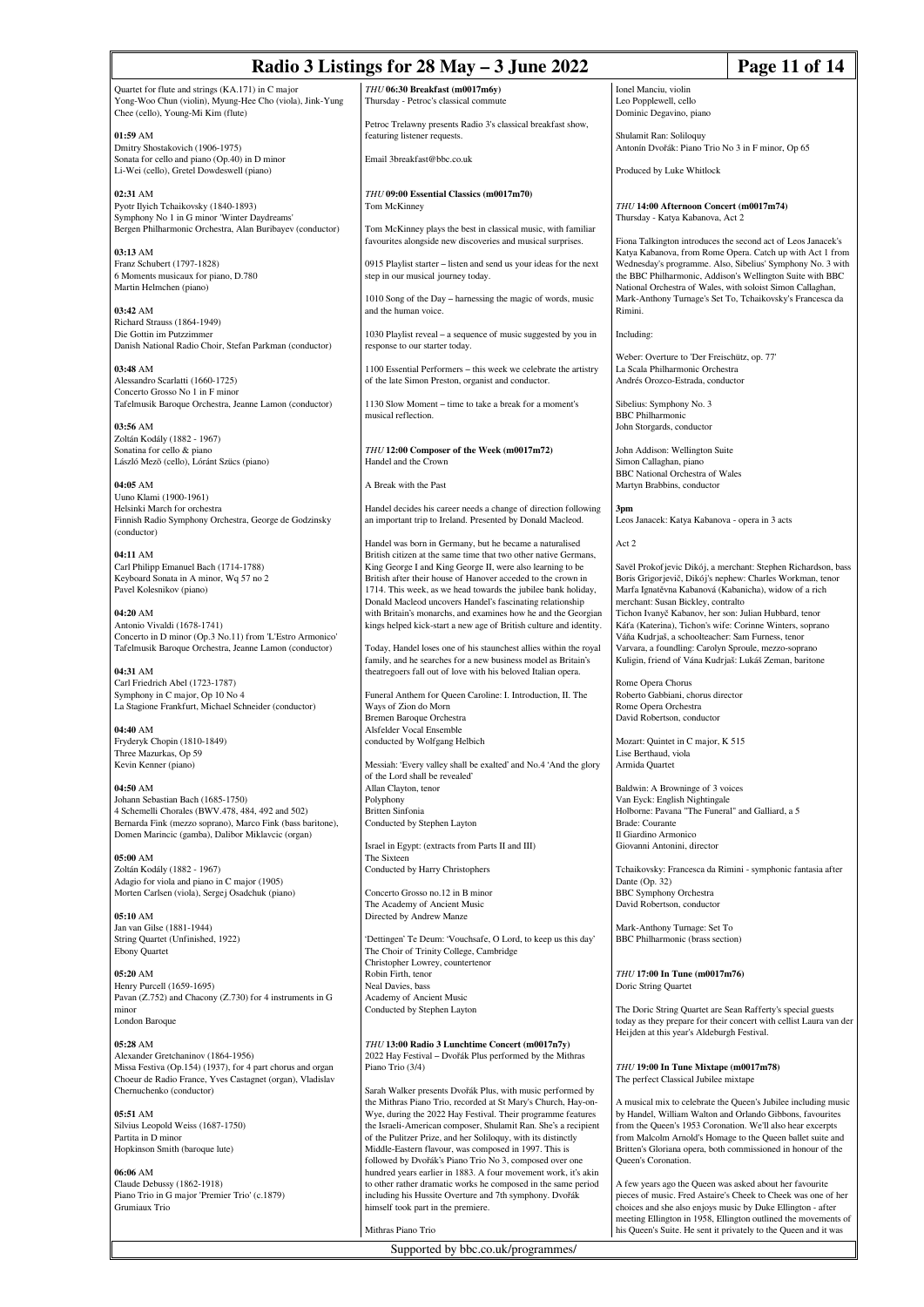| Radio 3 Listings for 28 May - 3 June 2022<br>Page 12 of 14                                                                                                                                                                                                          |                                                                                                                                                                                    |                                                                                                                                                                                                                                                                                                                                                                                                                                       |                                                                 |  |
|---------------------------------------------------------------------------------------------------------------------------------------------------------------------------------------------------------------------------------------------------------------------|------------------------------------------------------------------------------------------------------------------------------------------------------------------------------------|---------------------------------------------------------------------------------------------------------------------------------------------------------------------------------------------------------------------------------------------------------------------------------------------------------------------------------------------------------------------------------------------------------------------------------------|-----------------------------------------------------------------|--|
| only issued commercially after his death.                                                                                                                                                                                                                           | succession of very badly behaved dachshunds, all named Henry.                                                                                                                      | 03:45 AM                                                                                                                                                                                                                                                                                                                                                                                                                              |                                                                 |  |
| Produced by Calantha Bonnissent                                                                                                                                                                                                                                     | When he was abroad on tour, if he had not taken one of his<br>dachshunds with him, he would often commandeer other                                                                 | Edward Elgar (1857-1934)<br>Serenade for strings, Op 20                                                                                                                                                                                                                                                                                                                                                                               |                                                                 |  |
|                                                                                                                                                                                                                                                                     | peoples' dachshunds and got a reputation for being a serial dog<br>kidnapper; but who was going to say "No" to the famous                                                          | BBC Concert Orchestra, Stephen Cleobury (conductor)                                                                                                                                                                                                                                                                                                                                                                                   |                                                                 |  |
| THU 19:30 Radio 3 in Concert (m0017m7b)                                                                                                                                                                                                                             | composer? Artists also devoted to dachshunds included Picasso.                                                                                                                     | 03:57 AM                                                                                                                                                                                                                                                                                                                                                                                                                              |                                                                 |  |
| The Bournemouth Symphony Orchestra                                                                                                                                                                                                                                  | Producer - Turan Ali                                                                                                                                                               | Jacques Ibert (1890-1962)<br>Trois Pieces Breves for wind quintet                                                                                                                                                                                                                                                                                                                                                                     |                                                                 |  |
| I Was Glad has become an essential part of the British<br>coronation ceremony since its first inclusion in 1902 at the                                                                                                                                              | A Bona Broadcasting production for BBC Radio 3                                                                                                                                     | Ariart Woodwind Quintet                                                                                                                                                                                                                                                                                                                                                                                                               |                                                                 |  |
| crowning of Edward VI. The anthem is a superb piece of<br>ceremonial music; tonight, it's performed in an orchestration by<br>Gordon Jacob, made for the 1953 Coronation of Her Majesty,<br>Queen Elizabeth.                                                        | THU 23:00 The Night Tracks Mix (m0017m7g)<br>Music for the evening                                                                                                                 | 04:04 AM<br>Robert Schumann (1810-1856)<br>Koncertstuck in F major for 4 Horns and Orchestra, Op 86<br>Kurt Kellan (horn), John Ramsey (horn), William Robson<br>(horn), Laurie Matiation (horn), Calgary Philharmonic<br>Orchestra, Mario Bernardi (conductor)<br>04:23 AM<br>Giovanni Gabrieli (1557-1612)<br>Exaudi me, for 12 part triple chorus, continuo and 4 trombones<br>Danish National Radio Chorus, Copenhagen Cornetts & |                                                                 |  |
| Tchaikovsky's music for Shakespeare's The Tempest evokes the<br>atmospheres and passions of the play. The gently undulating sea<br>in the opening is calm on the surface, but a storm is on its way,<br>which will change the lives of the characters for ever. The | Sara Mohr-Pietsch with a magical sonic journey for late-night<br>listening. Subscribe to receive your weekly mix on BBC<br>Sounds.                                                 |                                                                                                                                                                                                                                                                                                                                                                                                                                       |                                                                 |  |
| music which Walton wrote for Olivier's Henry V was one of his<br>most celebrated film scores. Christopher Palmer has reworked<br>Walton's score into a concert piece, featuring some of                                                                             | THU 23:30 Unclassified (m0017m7j)<br>New sounds in ambient music                                                                                                                   |                                                                                                                                                                                                                                                                                                                                                                                                                                       |                                                                 |  |
| Shakespeare's most rousing speeches, recited tonight by Alex<br>Hassell.                                                                                                                                                                                            | Elizabeth Alker selects new sounds in ambient music, featuring                                                                                                                     | Sackbutts, Lars Baunkilde (violone), Soren Christian<br>Vestergaard (organ), Bo Holten (conductor)                                                                                                                                                                                                                                                                                                                                    |                                                                 |  |
| Presented by Martin Handley                                                                                                                                                                                                                                         | a study in vocal melancholia from Tirzah, the dark sonic<br>textures of Alex Rex's Mouthful of Earth poetry settings, and<br>pioneering multi-instrumentalist and composer Shabaka | 04:31 AM<br>Percy Grainger (1882-1961)                                                                                                                                                                                                                                                                                                                                                                                                |                                                                 |  |
| Parry: I Was Glad<br>Tchaikovsky: The Tempest Fantasy Overture<br>Walton: Henry V: A Shakespeare Scenario                                                                                                                                                           | Hutchings invoking forests of sound under his solo moniker<br>Shabaka.                                                                                                             | <b>Rustic Dance</b><br>Symphony Nova Scotia, Georg Tintner (conductor)                                                                                                                                                                                                                                                                                                                                                                |                                                                 |  |
| Alex Hassell, actor                                                                                                                                                                                                                                                 | Produced by Phil Smith<br>A Reduced Listening production for BBC Radio 3                                                                                                           | 04:35 AM<br>Franz Schubert (1797-1828)                                                                                                                                                                                                                                                                                                                                                                                                |                                                                 |  |
| Bournemouth Symphony Orchestra and Chorus<br>Kirill Karabits, conductor                                                                                                                                                                                             |                                                                                                                                                                                    | Fantasy for piano (D.760) in C major "Wandererfantasie"<br>Michele Campanella (piano)                                                                                                                                                                                                                                                                                                                                                 |                                                                 |  |
| Recorded at the Lighthouse, Poole, on 11th May 2022.                                                                                                                                                                                                                | <b>FRIDAY 03 JUNE 2022</b>                                                                                                                                                         | 04:56 AM<br>Camilla de Rossi (fl.1707-1710)                                                                                                                                                                                                                                                                                                                                                                                           |                                                                 |  |
| THU 22:00 Free Thinking (m000mt05)<br>Get Carter                                                                                                                                                                                                                    | FRI 00:30 Through the Night (m0017m7l)<br>Ravel and Prokofiev                                                                                                                      | Duol sofferto per Amore' (excerpt Sant'Alessio)<br>Martin Oro (counter tenor), Musica Fiorita, Daniela Dolci<br>(director)                                                                                                                                                                                                                                                                                                            |                                                                 |  |
| The film starring Michael Caine was adapted from a 1970 Ted<br>Lewis novel set in an underworld of gangsters and teenage                                                                                                                                            | The Lausanne Chamber Orchestra joins forces with the<br>Lausanne Conservatory Orchestra for a concert of Strauss,<br>Ravel and Prokofiev. Presented by Jonathan Swain.             | $05:03$ AM<br>Frigyes Hidas (1928-2007)                                                                                                                                                                                                                                                                                                                                                                                               |                                                                 |  |
| pornography. Mike Hodges, Nick Triplow, Pamela Hutchinson<br>and John Gray talk with Matthew Sweet about the influence of                                                                                                                                           | 12:31 AM                                                                                                                                                                           | Adagio for orchestra<br>Hungarian Radio Orchestra, György Lehel (conductor)                                                                                                                                                                                                                                                                                                                                                           |                                                                 |  |
| the book and re-watch the film, which has just been restored in<br>4k and returns to UK cinemas this summer.                                                                                                                                                        | Richard Strauss (1864-1949)<br>Till Eulenspiegels lustige Streiche, Op.28                                                                                                          | 05:15 AM                                                                                                                                                                                                                                                                                                                                                                                                                              |                                                                 |  |
| Originally set in Scunthorpe, Lewis' novel Jack's Return Home<br>was relocated to Newcastle/Gateshead for the film which Mike                                                                                                                                       | Lausanne Chamber Orchestra, Lausanne Conservatory<br>Orchestra (HEMU), Marko Letonja (conductor)                                                                                   | Georg Philipp Telemann (1681-1767)<br>flat major                                                                                                                                                                                                                                                                                                                                                                                      | Septet for 3 oboes, 3 violins and continuo (TWV.44:43) in B     |  |
| Hodges adapted and directed.                                                                                                                                                                                                                                        | 12:47 AM<br>Maurice Ravel (1875-1937)                                                                                                                                              | Il Gardellino                                                                                                                                                                                                                                                                                                                                                                                                                         |                                                                 |  |
| Jack's Return Home (1970) was published in 1971 as Carter and                                                                                                                                                                                                       | Piano concerto in D major for the left hand                                                                                                                                        | 05:24 AM                                                                                                                                                                                                                                                                                                                                                                                                                              |                                                                 |  |
| later re-published as Get Carter after the film was made.<br>Nick Triplow is the author of a biography Getting Carter: Ted                                                                                                                                          | Cédric Tiberghien (piano), Lausanne Chamber Orchestra,<br>Lausanne Conservatory Orchestra (HEMU), Marko Letonja                                                                    | Fritz Kreisler (1875-1962)<br>Praeludium and allegro in the style of Gaetano Pugnani for                                                                                                                                                                                                                                                                                                                                              |                                                                 |  |
| Lewis and the Birth of Brit Noir<br>Get Carter is screening in early June at the BFI and then at                                                                                                                                                                    | (conductor)                                                                                                                                                                        | violin and piano<br>Tobias Ringborg (violin), Anders Kilström (piano)                                                                                                                                                                                                                                                                                                                                                                 |                                                                 |  |
| selected regional cinemas. It is being released on UHD & Blu-                                                                                                                                                                                                       | 01:06 AM                                                                                                                                                                           |                                                                                                                                                                                                                                                                                                                                                                                                                                       |                                                                 |  |
| ray on 25 July.                                                                                                                                                                                                                                                     | Maurice Ravel (1875-1937)<br>Oiseaux tristes, from 'Miroirs'                                                                                                                       | 05:31 AM<br>Jean-Philippe Rameau (1683-1764)                                                                                                                                                                                                                                                                                                                                                                                          |                                                                 |  |
| Producer: Torquil MacLeod                                                                                                                                                                                                                                           | Cédric Tiberghien (piano)                                                                                                                                                          | In convertendo, grand motet                                                                                                                                                                                                                                                                                                                                                                                                           | Schola Cantorum Basiliensis Vocal Ensemble, Schola Cantorum     |  |
| You can find discussions about films and TV including<br>Tarkovsky's Stalker, This Sporting Life, Man with a Movie<br>Camera, Quatermass, and Jaws in a collection of Landmark                                                                                      | 01:11 AM<br>Sergey Prokofiev (1891-1953)<br>Symphony no.5 in B flat major, Op.100                                                                                                  | Basiliensis Instrumental Ensemble, Jörg-Andreas Bötticher<br>(conductor), Jörg-Andreas Bötticher (harpsichord)                                                                                                                                                                                                                                                                                                                        |                                                                 |  |
| programmes https://www.bbc.co.uk/programmes/p01jwn44                                                                                                                                                                                                                | Lausanne Chamber Orchestra, Lausanne Conservatory<br>Orchestra (HEMU), Marko Letonja (conductor)                                                                                   | 05:57 AM<br>Camille Saint-Saëns (1835-1921)<br>Le Carnaval des animaux                                                                                                                                                                                                                                                                                                                                                                |                                                                 |  |
| THU 22:45 The Essay (m000p1dz)<br>Composers and Their Dogs                                                                                                                                                                                                          | $01:54 \text{ AM}$<br>Richard Strauss (1864-1949)                                                                                                                                  | Festival Ensemble of the Festival of the Sound, James<br>Campbell (director)                                                                                                                                                                                                                                                                                                                                                          |                                                                 |  |
| Dachshunds                                                                                                                                                                                                                                                          | Le Bourgois Gentilhomme - suite Op.60<br>Norwegian Radio Orchestra, Peter Szilvay (conductor)                                                                                      | 06:21 AM                                                                                                                                                                                                                                                                                                                                                                                                                              |                                                                 |  |
| Essay Four: Dachshunds                                                                                                                                                                                                                                              | 02:31 AM                                                                                                                                                                           | Väinö Raitio (1891-1945)<br>Joutsenet, Op 15 (1919)                                                                                                                                                                                                                                                                                                                                                                                   |                                                                 |  |
| A new series of essays by the very popular Fiona Stafford,                                                                                                                                                                                                          | Edvard Grieg (1843-1907)<br>String Quartet No.1 in G minor (Op.27)                                                                                                                 |                                                                                                                                                                                                                                                                                                                                                                                                                                       | Finnish Radio Symphony Orchestra, Okko Kamu (conductor)         |  |
| Professor of Literature at Somerville College, Oxford,<br>following her much praised series of essays The Meaning of<br>Trees and The Meaning of Flowers, Fiona explores famous                                                                                     | Yggdrasil String Quartet, Fredrik Paulsson (violin), Per Ohman<br>(violin), Robert Westlund (viola), Per Nyström (cello)                                                           | FRI 06:30 Breakfast (m0017m8c)<br>Friday - Petroc's classical picks                                                                                                                                                                                                                                                                                                                                                                   |                                                                 |  |
| composers and their devotion to certain dog breeds.                                                                                                                                                                                                                 | 03:08 AM<br>Joseph Haydn (1732-1809)                                                                                                                                               |                                                                                                                                                                                                                                                                                                                                                                                                                                       | Petroc Trelawny presents a special celebratory breakfast show   |  |
| Through surprising and insightful stories and discoveries about<br>both the composers and their dogs, the essays provide new<br>insights into the type of people the composers were, their lives                                                                    | Trumpet Concerto in E flat major, H.7e.1<br>Geoffrey Payne (trumpet), Melbourne Symphony Orchestra,<br>Michael Halasz (conductor)                                                  | platinum jubilee gets under way.                                                                                                                                                                                                                                                                                                                                                                                                      | as the bank holiday weekend marking Her Majesty the Queen's     |  |
| and the features of their chosen dog breeds that brought such<br>devotion.                                                                                                                                                                                          | 03:24 AM<br>Giuseppe Verdi (1813-1901)                                                                                                                                             | All the music featured in this morning's programme will be<br>connected to Her Majesty the Queen. There'll be music<br>featured in the coronation and performances from people                                                                                                                                                                                                                                                        |                                                                 |  |
| Composers Benjamin Britten and Leonard Bernstein were both                                                                                                                                                                                                          | O Padre Nostro                                                                                                                                                                     |                                                                                                                                                                                                                                                                                                                                                                                                                                       | awarded the Queen's Medal for Music such as violinist Nicola    |  |
| dachshund aficionados, with stories galore about both.<br>Benjamin Britten was almost inseparable from his dachshunds,                                                                                                                                              | Chamber Choir AVE, Andraž Hauptman (conductor)                                                                                                                                     | Masters of the Queen's Music (Sir Arthur Bliss, Malcolm                                                                                                                                                                                                                                                                                                                                                                               | Benedetti and pianist Imogen Cooper. We'll hear from all of the |  |
| taking them to rehearsals and concerts. He was often to be seen<br>walking along the Suffolk coast with his dachshunds and the                                                                                                                                      | 03:31 AM<br>Grażyna Bacewicz (1909-1969)                                                                                                                                           | the Friday Poem will feature a reading by Claire Skinner of                                                                                                                                                                                                                                                                                                                                                                           | Williamson, Sir Peter Maxwell Davies, and Judith Weir) and      |  |
| famous Red House in Aldeburgh has signs in many languages<br>(many from other famous composers and musicians) warning                                                                                                                                               | Folk sketches for small orchestral ensemble (1948)<br>Polish Radio Symphony Orchestra, Jan Krenz (conductor)                                                                       | 'The Crown' by the current poet laureate Carol Ann Duffy.                                                                                                                                                                                                                                                                                                                                                                             |                                                                 |  |
| people to beware of the fierce dogs. This was not as fanciful as                                                                                                                                                                                                    |                                                                                                                                                                                    |                                                                                                                                                                                                                                                                                                                                                                                                                                       |                                                                 |  |
| it might appear. These 'sausage dogs' are figures of fun, but<br>they were bred and trained to flush out rabbits or badgers, often                                                                                                                                  | 03:36 AM<br>Domenico Scarlatti (1685-1757)                                                                                                                                         | FRI 09:00 Essential Classics (m0017m8f)<br>Tom McKinney                                                                                                                                                                                                                                                                                                                                                                               |                                                                 |  |
| known as badger hounds and are fearless fighters. Research<br>marks dachshunds out as amongst the most aggressive breeds,                                                                                                                                           | Sonata in D minor Fugue (K.41); Presto (K. 18)<br>Eduardo Lopez Banzo (harpsichord)                                                                                                | Tom McKinney plays the best in classical music, with                                                                                                                                                                                                                                                                                                                                                                                  |                                                                 |  |
| fiercely defending their owners. Leonard Bernstein had a                                                                                                                                                                                                            |                                                                                                                                                                                    | discoveries and surprises rubbing shoulders with familiar                                                                                                                                                                                                                                                                                                                                                                             |                                                                 |  |

Supported by bbc.co.uk/programmes/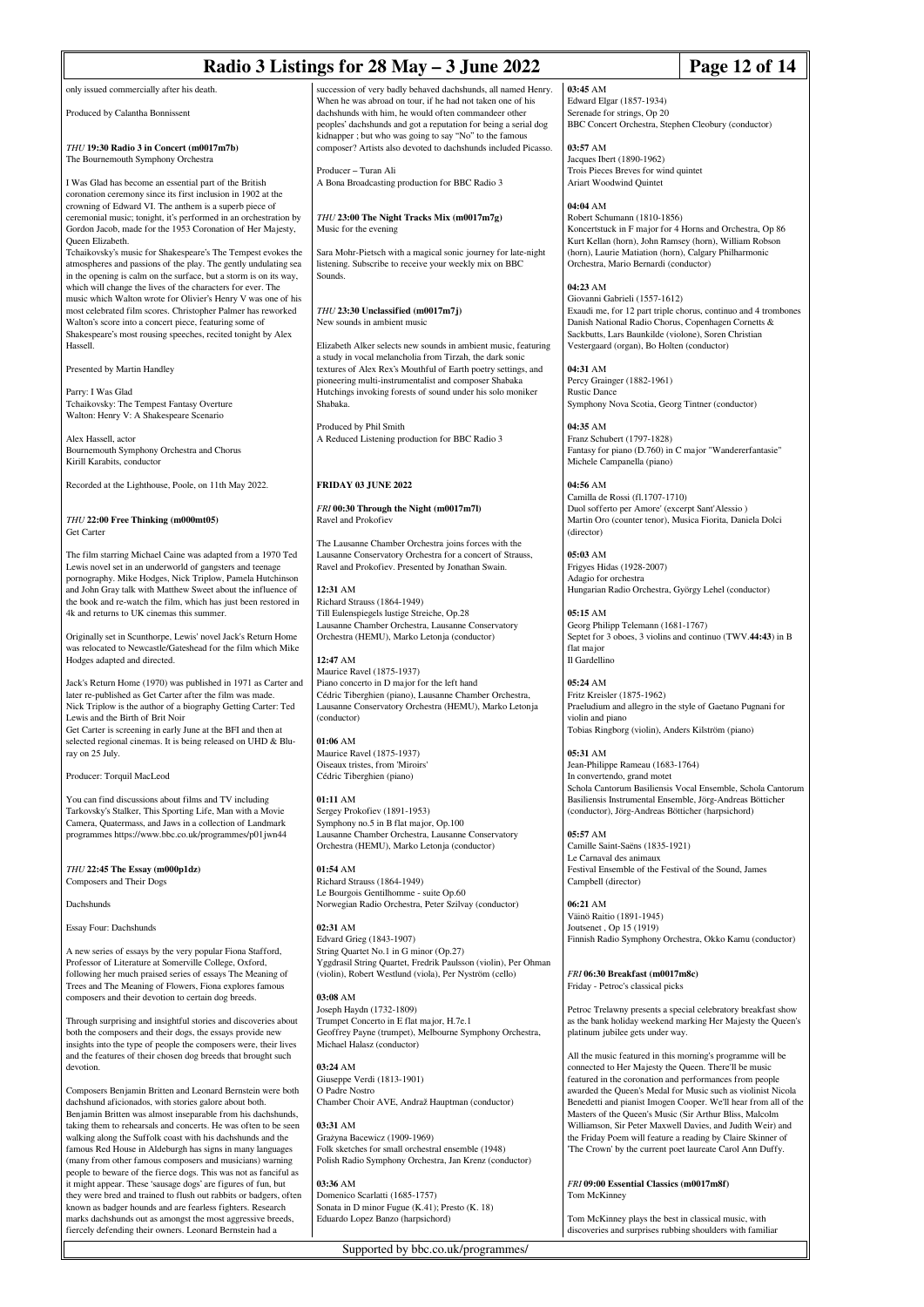# **Radio 3 Listings for 28 May – 3 June 2022** Page 13 of 14

## favourites.

0915 Playlist starter – listen and send us your ideas for the next step in our musical journey today.

1010 Song of the Day – harnessing the magic of words, music and the human voice.

1030 Playlist reveal – a sequence of music suggested by you in response to our starter today.

sential Performers – our final track this week from featured artist, the late organist and conductor Simon Preston.

1130 Slow Moment – time to take a break for a moment's musical reflection.

*FRI* **12:00 Composer of the Week (m0017m8h)** Handel and the Crown

Politics and Pageantry

When Bonnie Prince Charlie marches against London and George II, Handel rallies to the Hanoverian cause. Presented by Donald Macleod.

Handel was born in Germany, but he became a naturalised British citizen at the same time that two other native German King George I and King George II, were also learning to be British after their house of Hanover acceded to the crown in 1714. This week, as we head towards the jubilee bank holiday, Donald Macleod uncovers Handel's fascinating relationship with Britain's monarchs, and examines how he and the Georgian kings helped kick-start a new age of British culture and identity.

Today, we see how Handel, now in his sixties, continued to find musical ways to demonstrate his unswerving loyalty to his king and fellow German expatriate, George II. Donald introduces works to celebrate the crown's victory over the Jacobites, and Handel's enduringly popular Music for the Royal Fireworks.

Occasional Oratorio: Overture Akademie für Alte Musik Berlin Conducted by Howard Arman

Handel Organ Concerto Op.4 No.1: II. Allegro Richard Egarr, organ and direction Academy of Ancient Music

Judas Maccabaeus, Part 2: 'See! The Conquering Hero Comes', 'Sing Unto God' and 'O Lovely Peace' Maria Soledad de la Rosa, soprano (Israelitish Woman) Mariana Rewerski, mezzo-soprano (Israelitish Man) Choeur de Chambre de Namur Les Agréme Directed by Leonardo García Alarcón

Music for the Royal Fireworks The English Concert Directed by Trevor Pinnock

Messiah: Hallelujah Chorus Huddersfield Choral Society Northern Sinfonia Conducted by Jane Glover

Produced by Chris Taylor

*FRI* **13:00 Radio 3 Lunchtime Concert (m0017n80)** 2022 Hay Festival – Dvořák Plus performed by Ruby Hughes and Huw Watkins (4/4)

Sarah Walker presents Dvořák Plus, with music performed by the soprano Ruby Hughes accompanied by the pianist and composer Huw Watkins, recorded at St Mary's Church, Hay-on-Wye, during the 2022 Hay Festival. Their concert begins with a selection of songs by Dvořák, which includes his most popular number, Songs my mother taught me. These are followed by the first concert performance of four Romances by the Russian pianist and composer, Leokadiya Kashperova, who was a favoured interpreter of the works of Glazunov and Balakirev. Kashperova did perform these songs in her own home at private soirees, but this will be their first outing in a public concert setting.

The second part of the concert features music by another composer and pianist, Huw Watkins. Echo was premiered by Ruby Hughes at Carnegie Hall in 2017. It's the fifth song cycle by Watkins, and sets texts by Dickinson, Rossetti, Yeats, Larkin and Harsent. The concert then ends with two popular settings of folksongs by Benjamin Britten.

Ruby Hughes, soprano Huw Watkins, piano

Antonín Dvořák: The Forest is quiet all around, Op 55 No 3 Antonín Dvořák: Songs my mother taught me, Op 55 No 4

Antonín Dvořák: So many a heart is as though dead, Op 83 No 2

Antonín Dvořák: In the sweet power of your eyes, Op 83 No 7 Antonín Dvořák: Oh dear soul, the only one, Op 83 No 8

Leokadiya Kashperova: Ich Schaue hinauf, from 12 Romances

Leokadiya Kashperova: Wunsch, from 12 Romances No 4 Leokadiya Kashperova: Herbstwind, from 12 Romances No 5 Leokadiya Kashperova: Reiffrost im Herbst, from 12 Romances No 10

Huw Watkins: Echo

No 1

Benjamin Britten: At the mid hour of night Benjamin Britten: O Waly, Waly

Produced by Luke Whitlock

*FRI* **14:00 Afternoon Concert (m0017m8k)** Friday - Katya Kabanova, Act 3

Fiona Talkington introduces the third and final act of Janacek's Katya Kabanova, from Rome Opera. Catch up with Acts 1 and 2 from Wednesday and Thursday's programmes. Also today, Janacek's In the Mists, in a version for string quartet; Mozart's Symphony No. 1 with German Symphony Orchestra, the BBC Singers perform JS Bach's Komm, Jesu, Komm, Gliere's Horn Concerto in Prague with soloist Radek Baborák. Also, the BBC National Orchestra of Wales with Arthur Benjamin's Piano Concertino, played by Simon Callaghan. And Tchaikovsky's fantasy overture Romeo and Juliet.

Including:

Mozart: Symphony No. 1 in E flat, K. 16 German Symphony Orchestra Cornelius Meister, conductor

JS Bach: Komm, Jesu, komm BWV 229 Stephen Farr, organ BBC Singers Sofi Jeannin, director

Reinhold Gliere: Horn Concerto in B flat, op. 91 Radek Baborák, French horn Prague Radio Symphony Orchestra Petr Popelka, conductor

**3pm** Leos Janacek: Katya Kabanova - opera in 3 acts

Act 3

Savël Prokofjevic Dikój, a merchant: Stephen Richardson, bass Boris Grigorjevič, Dikój's nephew: Charles Workman, tenor Marfa Ignatěvna Kabanová (Kabanicha), widow of a rich merchant: Susan Bickley, contralto Tichon Ivanyč Kabanov, her son: Julian Hubbard, tenor Káťa (Katerina), Tichon's wife: Corinne Winters, soprano Váňa Kudrjaš, a schoolteacher: Sam Furness, tenor Varvara, a foundling: Carolyn Sproule, mezzo-soprano Kuligin, friend of Vána Kudrjaš: Lukáš Zeman, baritone

Janáček: 'In The Mists' (arr. for string quartet) Czech Philharmonic Quartet

Tchaikovsky: Romeo and Juliet – fantasy overture BBC National Orchestra of Wales Grant Lewellyn, conductor

Arthur Benjamin: Piano concertino Simon Callaghan, piano BBC National Orchestra of Wales Martyn Brabbins, conductor

*FRI* **16:30 The Listening Service (m000hvnd)** [Repeat of broadcast at 17:00 on Sunday]

*FRI* **17:00 In Tune (m0017m8m)** Joseph Tawadros, Solomon's Knot

Sean Rafferty is joined in the studio by Egyptian-Australian multi-instrumentalist Joseph Tawadros who performs at London's Kings Place. We also have live music from singers of baroque ensemble Solomon's Knot, currently on tour around the UK.

*FRI* **19:00 Radio 3 in Concert (m0017m8p)** BBC NOW, live at St David's Cathedral

The BBC National Orchestra of Wales and their Principal Conductor, Ryan Bancroft, celebrate the Queen's platinum jubilee at St Davids Cathedral Festival. They begin their performance with the Courtly Dances from Benjamin Britten's Gloriana, an opera based on the relationship between Elizabeth I and the Earl of Essex, which Britten wrote in honour of Oueen Elizabeth II's coronation. Pianist Stewart Goodyear will the join Ryan and the Orchestra for Beethoven's Third Piano Concerto, a work that he describes as being "music of joyous collaboration". After the interval, the world premiere of a BBC commission by Alex Mills will be performed. Titled Landsker, it takes its inspiration from the imaginary line which divides the English and Welsh-speaking areas of West Wales. The evening will then culminate in Schumann's First Symphony, a work he titled 'Spring', and which displays the irrepressible joy of the Romantic composer not long after his wedding to his beloved Clara.

Nicola Heywood Thomas presents live from St Davids Cathedral.

**7.00pm**

Britten: Gloriana - Symphonic Suite, Op 53a (Courtly Dances) Beethoven: Piano Concerto No 3 in C minor, Op 37

**7.45pm** Interval Music

**8.05pm** Alex Mills: Landsker Schumann: Symphony No 1 in B flat major, Op 38

Stewart Goodyear (piano) BBC National Orchestra of Wales Ryan Bancroft (conductor)

*FRI* **22:00 The Verb (m0017m8r)** The Verb at Hay

Ian McMillan is always at home in front of a crowd, and in this programme, recorded at Hay Festival, he is joined by some of our most exciting writers, performers and poets to explore the idea of homeliness - literal or metaphorical and to ask if writing can be a kind of home.

His guests are: the poet Lemn Sissay, whose latest book, for children, is a celebration of curiosity and belonging; by Monica Ali, who casts her eye across family matters in her new novel 'Love Marriage'; by Daniel Morden - a consummate storyteller and performer, acquainted with all the myths of belonging; and by Tishani Doshi, whose poetry and prose is alert to the ssibilities of a home - in the poem or in the body.

We also share a brand-new poetry commission for the BBC's centenary - part of our 'Something Old, Something New' series.

*FRI* **22:45 The Essay (m000p0jg)** Composers and Their Dogs

Cocker Spaniels

Essay Five: Cocker Spaniels

A new series of essays by the very popular Fiona Stafford, Professor of Literature at Somerville College, Oxford, following her much praised series of essays The Meaning of Trees and The Meaning of Flowers, Fiona explores fam composers and their devotion to certain dog breeds.

Through surprising and insightful stories and discoveries about both the composers and their dogs, the essays provide new insights into the type of people the composers were, their lives and the features of their chosen dog breeds that brought such devotion.

Elton John was so devoted to his cocker spaniel, Arthur, that not only did the dog get given Elton's original surname, Dwight, but he was also the best man at his owner's wedding to David Furnish. Sir Edward Elgar was not allowed dogs by his wife during their decades-long marriage. When she died, he had dogs for the rest of his life, his favourite being his spaniel Marco. He would address Marco from live radio broadcasts, and the dog would react on hearing his master's voice say his name. Poet Elizabeth Barrett idolised her cocker spaniel, Flush, who bit husband-to-be Robert Browning, was stolen, recovered, eloped with them and was the subject of a biography by Virginia<br>Woolf, Other surprises include cocker spaniels being the first Woolf. Other surprises include cocker spa dog breed to detect cancer by smell.

Producer – Turan Ali A Bona Broadcasting production for BBC Radio 3.

*FRI* **23:00 Late Junction (m0010q4l)** Rubbish Music

It's not just any old rubbish this week on Late Junction: Jennifer Lucy Allan dumpster dives to share music made from and inspired by the world of waste, rummaging through her bins to bring you music from instruments made of recycled materials and odes to waste management. As London's Design Museum